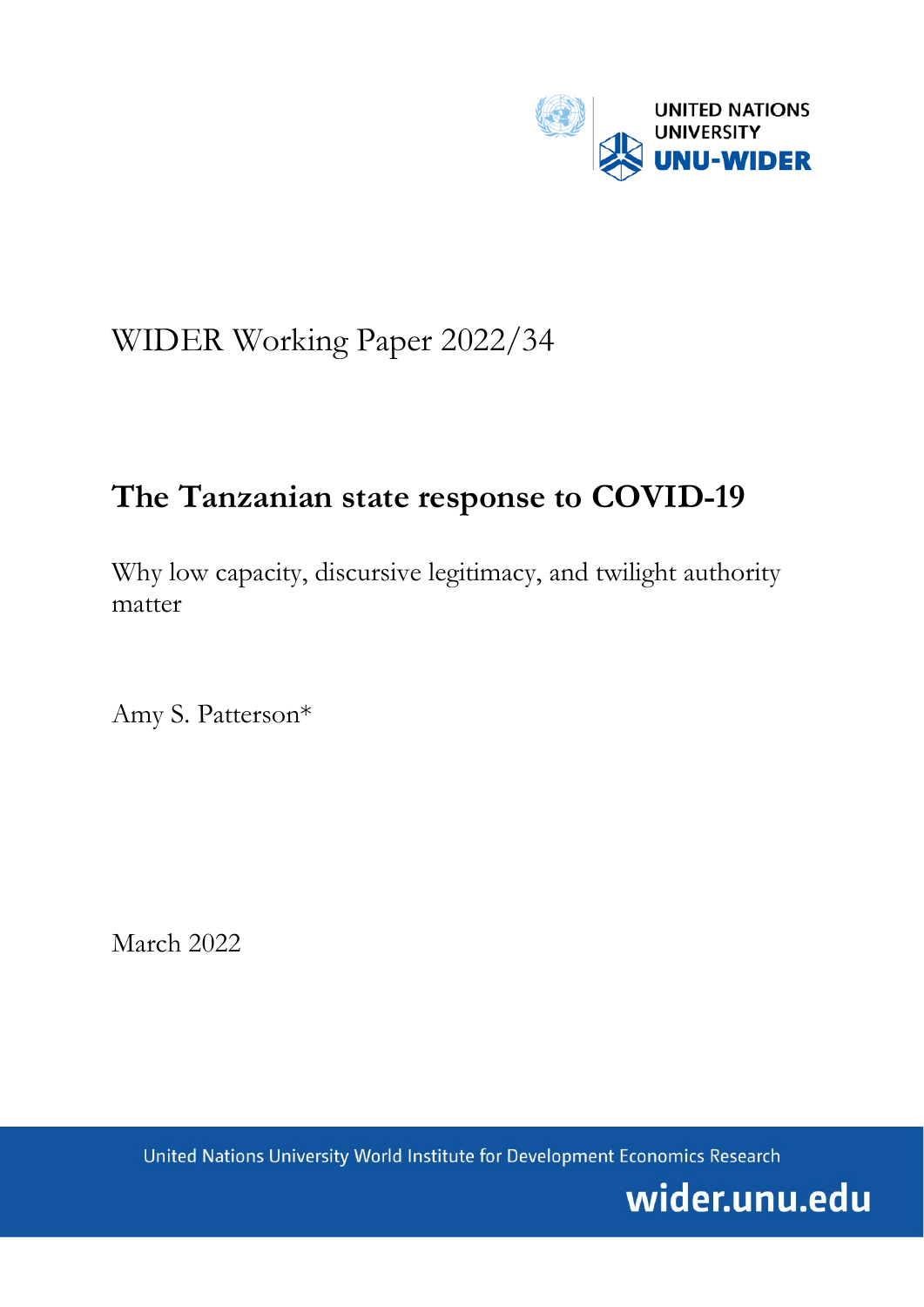**Abstract:** Tanzania received significant global attention for its COVID-19 response during the first year of the pandemic. It did not share pandemic statistics, require masks, implement lockdowns, or close borders; it questioned testing and vaccine efficacy; and it emphasized traditional medicines as a cure. The country's response reflected a centralized, paternalistic state that emerged under postcolonial president Julius Nyerere and that stressed self-reliance and national unity. Although local officials did have some discretion to respond, the state's top-down solutions, its low capacity, and the broader campaign against bureaucratic corruption curtailed the space in which they could act. Nyerere's legitimating discourse of nationalism, self-reliance, and paternalism further problematized the global cooperation needed to address the pandemic and limited the space in which civil society could challenge state actions. The state's struggle for authority in the face of nonstate actors such as opposition parties and civil society groups led it to embrace strategies such as electoral authoritarianism to maintain control, thereby obscuring transparency and accountability in the pandemic. The focus on state capacity, legitimacy, and authority situate individual leaders' actions in broader structural contexts, while also showing African state agency.

**Key words:** Tanzania, nationalism, authority, capacity, legitimacy, electoral authoritarianism, Julius Nyerere

**Acknowledgements:** The author is grateful to Laura Botros for research assistance, as well as Julio Teehankee, Rachel Gisselquist, and Andrea Vaccaro for helpful comments.

Copyright © UNU-WIDER 2022

UNU-WIDER employs a fair use policy for reasonable reproduction of UNU-WIDER copyrighted content—such as the reproduction of a table or a figure, and/or text not exceeding 400 words—with due acknowledgement of the original source, without requiring explicit permission from the copyright holder.

Information and requests: publications@wider.unu.edu

ISSN 1798-7237 ISBN 978-92-9267-165-5

## <https://doi.org/10.35188/UNU-WIDER/2022/165-5>

Typescript prepared by Gary Smith.

United Nations University World Institute for Development Economics Research provides economic analysis and policy advice with the aim of promoting sustainable and equitable development. The Institute began operations in 1985 in Helsinki, Finland, as the first research and training centre of the United Nations University. Today it is a unique blend of think tank, research institute, and UN agency—providing a range of services from policy advice to governments as well as freely available original research.

The Institute is funded through income from an endowment fund with additional contributions to its work programme from Finland, Sweden, and the United Kingdom as well as earmarked contributions for specific projects from a variety of donors.

Katajanokanlaituri 6 B, 00160 Helsinki, Finland

The views expressed in this paper are those of the author(s), and do not necessarily reflect the views of the Institute or the United Nations University, nor the programme/project donors.

<sup>\*</sup> Carl Biehl Professor of International Affairs, Department of Politics, University of the South, Sewanee, TN, USA; email: [aspatter@sewanee.edu](mailto:aspatter@sewanee.edu)

This paper has been prepared as part of the UNU-WIDER research initiative on [COVID-19 and the state –](https://www.wider.unu.edu/node/239521) comparative [experiences in the Global South,](https://www.wider.unu.edu/node/239521) which is a component of the projec[t The state and statebuilding in the Global South –](https://www.wider.unu.edu/node/237413) international [and local interactions.](https://www.wider.unu.edu/node/237413)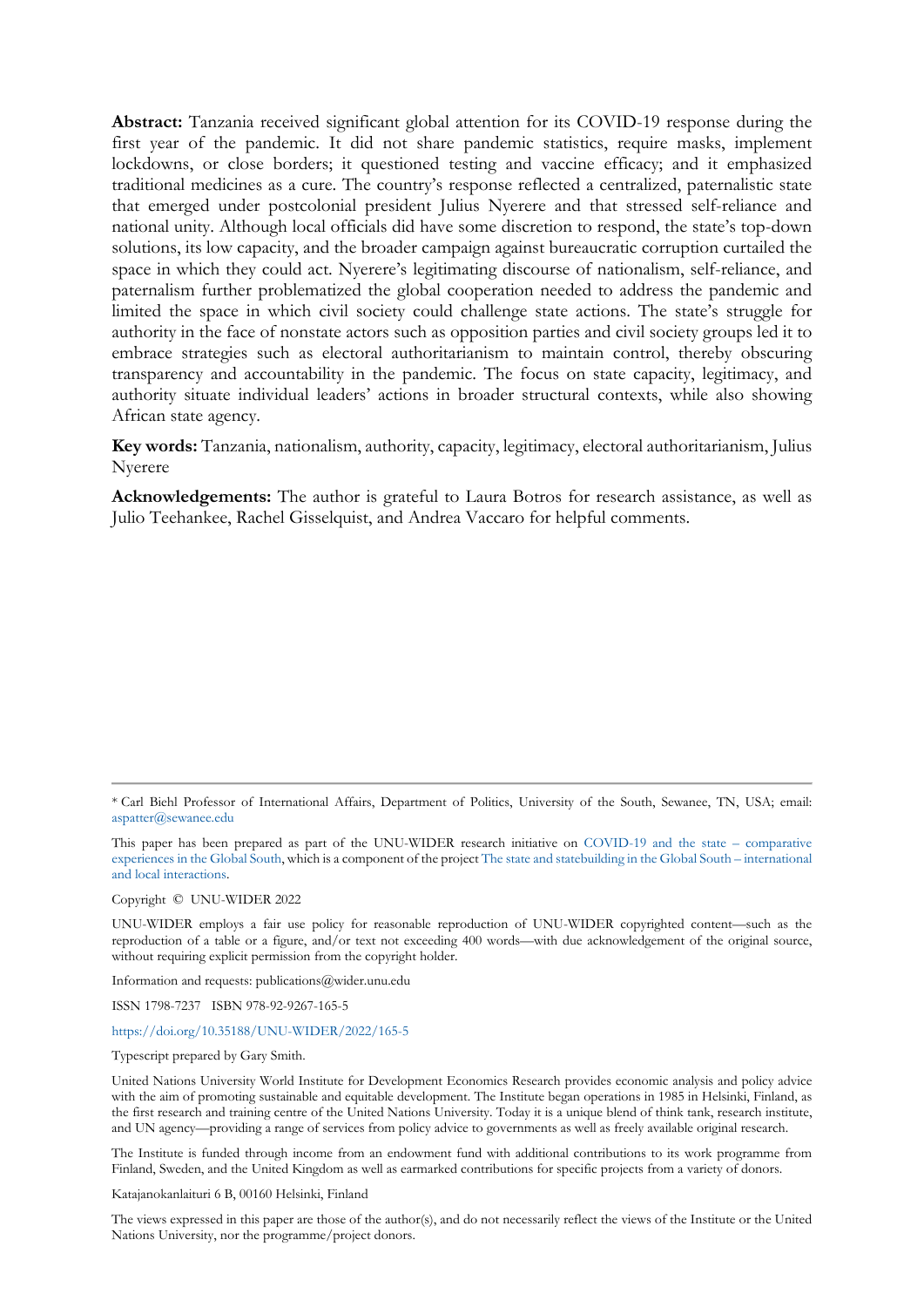## **1 Introduction**

As a lower-middle-income country with 58 million residents and a gross national income per capita of US\$1,080 in 2020 (Piatti-Fünfkirchen and Ally 2020), the United Republic of Tanzania (hereafter 'Tanzania') received significant global attention for its response to COVID-19 during 2020–21. This was not because the East African country sought to respond effectively but was hampered by its huge geographic area, inadequate road infrastructure, largely rural population (65 per cent of its residents) (Trading Economics 2021), and overall low capacity, though such factors mattered. Rather, Tanzania garnered attention because it responded in unorthodox ways. Highlevel state officials, and particularly the late president John Magufuli, publicly supported herbal cures, declared the country 'COVID-free', shunned mask wearing, argued that prayer kept the virus at bay, questioned the value of testing and reporting cases, and refused the COVID-19 vaccine. At the same time, district and regional health officials worked to educate the public about the virus, engaged in contact tracing, cared for the sick, and counselled family members (Yamanis et al. 2021). After the president's death on 17 March 2021 (due to what opposition party leaders claimed was COVID-19), his successor, Samia Suluhu Hassan, began to align the country's response with global health practices (Mirondo 2021). What explains Tanzania's pandemic response from March 2020 until March 2021? Although it is tempting to merely focus on the 'big man' explanation, there is more to the story (Becker 2021). This paper interrogates state capacity, legitimacy, and authority—some of which are closely tied to but not synonymous with the late president—to argue that the state's formation, its ideational underpinning, and its shaky authority as evidenced through its reliance on electoral authoritarianism undergird a response that minimized the pandemic threat, shunned global cooperation, and promoted nationalist solutions.

To make the argument, the paper incorporates a systematic analysis of news articles on Tanzania and COVID-19 from 2020 and 2021. Sources include over 140 articles from the *Citizen* (an independent English-language newspaper with a corresponding Kiswahili version, *Mwananchi*) and global media sources such as allAfrica.com, Al Jazeera, and the BBC. The paper also uses data from Afrobarometer, a pan-African, non-partisan research network that has conducted seven rounds of surveys in 34 countries since 1999, and the World Bank Governance Index to demonstrate state capacity, legitimacy, and authority (World Bank 2020).<sup>[1](#page-2-0)</sup> Author observations, informal conversations, and key informant interviews in Dodoma and Dar es Salaam with NGO officials, civil society leaders, scholars, and government health officials between November 2019 and March 2020 provide additional insights. Although COVID-19 was not the topic for interviews (the pandemic was only emerging globally when the author left the country), respondents did shed light on factors that affect health services.<sup>[2](#page-2-1)</sup>

This paper proceeds as follows. First, it argues that although state capacity, authority, and legitimacy matter for effective pandemic responses (see Gisselquist and Vaccaro 2021), those state components are rooted in particular historical processes of state formation, discourses on legitimatization, and strategies of control, the combination of which may have various effects on

<span id="page-2-0"></span><sup>1</sup> The World Bank Governance Index includes six indicators: political stability, government effectiveness, control of corruption, rule of law, regulatory quality, and voice and accountability. Countries receive cumulative and indicatorspecific scores from  $-2.5$  to  $+2.5$ . The cumulative average in 2020 was  $-0.68$  for sub-Saharan Africa and  $-0.60$  for Tanzania.

<span id="page-2-1"></span><sup>&</sup>lt;sup>2</sup> All respondents were assured of anonymity in publications, and the broader research project on mental health policy received approval from the Tanzanian Commission for Science and Technology (2019-627-NA-2019-375) and the author's home institution.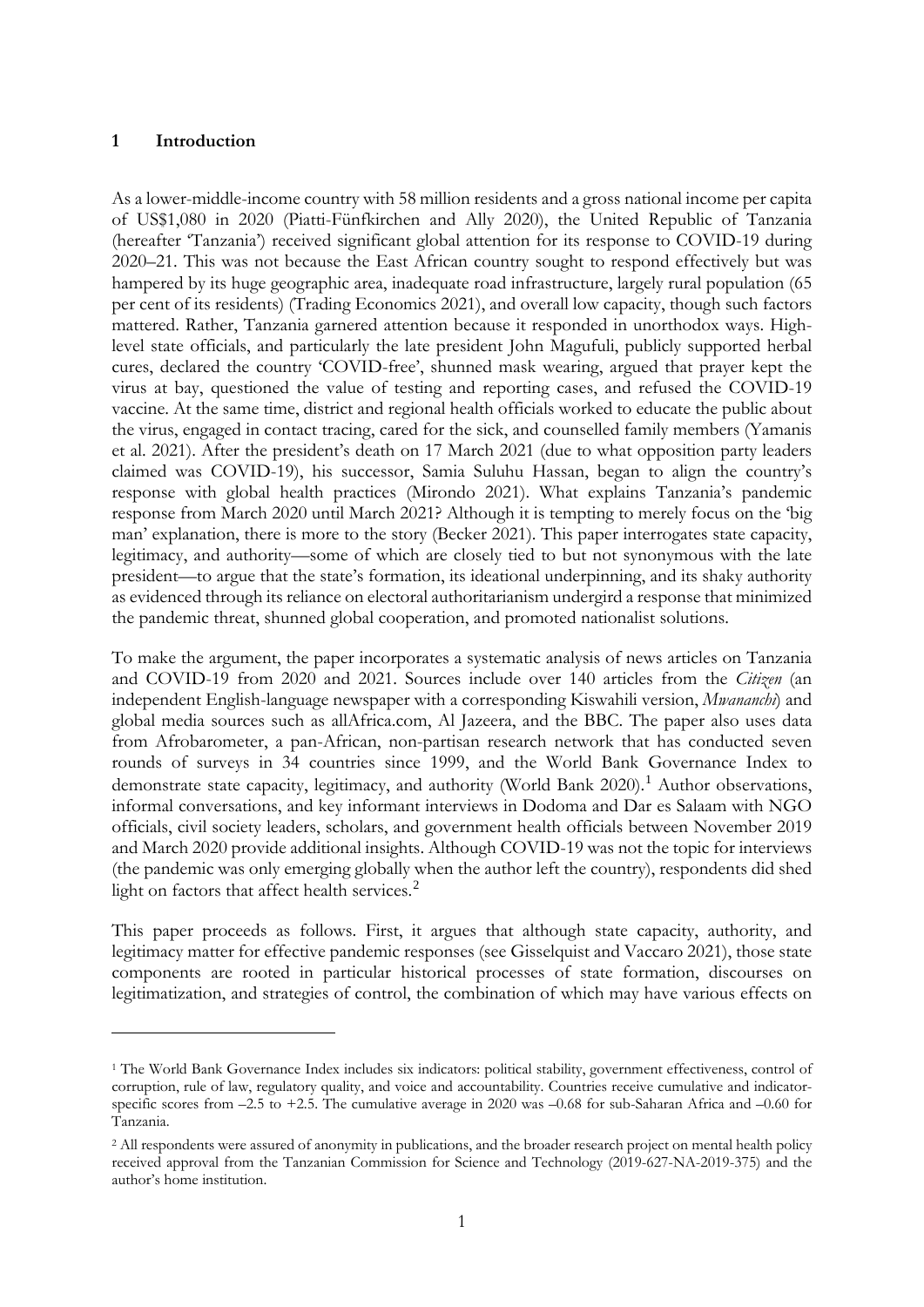pandemic responses. Section 3 describes major actions in Tanzania's response to COVID-19 during the pandemic's first year. Sections 4 and 5 incorporate the approaches of historical and discursive institutionalism to dissect how patterns established under the first postcolonial president, Julius Nyerere (president from 1961 to 1985), shaped state capacity and legitimacy in ways that mattered for the pandemic response. Historical institutionalism recognizes how 'institutions emerge from and are embedded in current temporal processes' (Thelen 1999: 371). By relying on broad definitions of institutions that move beyond structures and by recognizing how political actors maintain or change institutions, this approach shies away from a deterministic path dependency to see institutions as a reflection of social processes (Thelen 1999). Discursive institutionalism adds that ideas and discourses shape these processes. Defined as 'programmatic beliefs' (Berman 1998), values or norms (Finnemore and Sikkink 1998), national traditions (Katzenstein 1996), strategic weapons in the battle for control (Blyth 2002), policy problem definitions (Shiffman 2017), and 'deep core' worldviews (Sabatier and Jenkins-Smith 1993), discourses and ideas bring meaning to institutions and undergird institutional continuity and change (Schmidt 2008).

Section 6 examines the state's struggle for authority through its use of electoral authoritarianism, arguing that such activities conditioned the COVID-19 response (Paget 2020b). Relying on insights from historical and discursive institutionalism, as well as the theory of electoral authoritarianism, the paper illustrates how African states may exhibit agency in contexts of significant uncertainty.

## **2 African state capacity, legitimacy, and authority: beyond 'big man' politics**

The African state 'include[s] the territory, laws, bureaucratic and military apparatus, and some ideological justification for the state's existence' (Englebert 2009: 4). As the 'dominant institutional edifice on the African landscape' (Englebert 2000), the state claims control over people and territories, has the capacity to 'command, regulate and extract' (Linz and Stepan 1996: 7), and has some level of autonomy from civil society (Skocpol et al. 1985). Focusing on the state does not deny that leaders operate within this institutional context, sometimes to the detriment of state capacity, development goals, and accountability. However, by focusing on the state, this paper moves beyond the 'big man' trope, a view that prioritizes individual rulers who rely on patronage, ethnic and family networks, and personal loyalty to retain power; who control the judiciary and legislature; and who engage in capricious and erratic decision-making (Sigman and Lindberg 2020; van de Walle 2001). The narrative of the 'mad dictator' with unfettered power is 'generally misleading' because it 'pass[es] off as a personal failure what in fact is a structural feature' of, in this paper's case, the Tanzanian state (Becker 2021: 189).

Scholars show that the combination of state capacity, legitimacy, and authority make a state more (or less) effective in promoting economic growth, providing public goods, fostering development, and contributing to better health outcomes (Gisselquist and Vaccaro 2021). However, these state dimensions take on unique characteristics depending on the state, thereby leading to outcomes that can be specific to a particular time, place, or external threat. Capacity is the 'ability of a state to provide its citizens with basic life chances' (Grävingholt et al. 2015: 1290), including protection from physical, environmental, and pathogenic threats. Although many African states have some developmental capacity to solve problems and provide physical protection, far fewer have the administrative and responsive capacity to make services accessible, efficient, and equitable (Bratton and Chang 2006: 1068). Legitimacy is the population's consent that the state has the right to rule. Most Africans consider that their state is 'authentically constituted', despite most states' colonial histories and ethnic and religious pluralism, but they question legitimacy based on accountability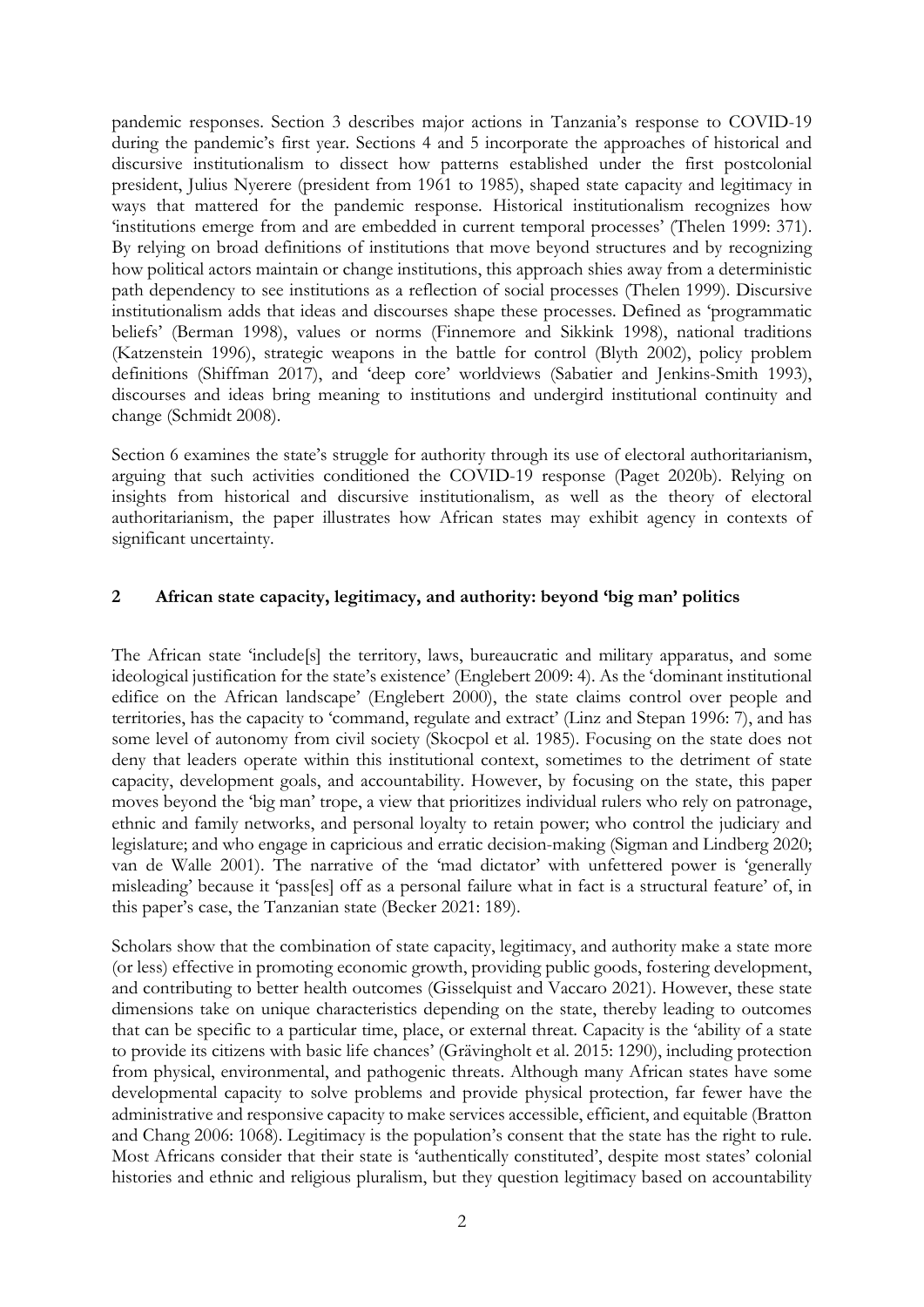and upholding the rule of law (Bratton and Chang 2006). State legitimacy also may rest on ideas and discourses. For example, linking nationalism to familyhood has bolstered the state's legitimacy in rural Niger, despite the absence of state institutions and their accompanying services (Bhandari and Mueller 2019).

State authority is the ability of the state to control violence across its territory, thereby establishing a foundation of public order. The African state is not a rigid institution (Becker 2020), but rather, 'amalgamated thorough the exercise of power' (Lund 2006). African state authority is not divorced from multiple processes: precolonial, indigenous governance that focused on personal loyalty not territorial control (Herbst 2000); colonial exploitation (Young 2012); nationalist struggles (Cheeseman 2015); and neoliberal policies intended to minimize state economic control (Bratton and van de Walle 1997). In its struggle for public authority, the state must contend with civil society organizations, donors, NGOs, and traditional and religious authorities (Branch and Mamphilly 2015; Brass 2016; Lund 2006; Migdal 1988). Although the Weberian state is theoretically emancipated from society, the continuance of neopatrimonialism (rule through personal networks and patronage) questions the African state's autonomy (Chabal and Daloz 1999: 5–7). There remain tensions between what Peter Ekeh (1975) terms the 'primordial public' (the realm of ethnic, lineage, and religious affiliations to which individuals give freely) and the 'civic public' (the realm of state institutions and policies which citizens obey only grudgingly). To solidify its authority, the state may use repression (Bates 2008), extraction (Englebert 2009), and/or electoral manipulation. The latter strategy may allow the state to reinforce its institutions and control civil society, all while tacitly meeting global norms that support electoral competition (Schedler 2006). Below, this paper shows how these three state components present themselves in Tanzania and how those manifestations shaped the COVID-19 response.

# **2.1 The Tanzanian state responds to COVID-19**

Tanzania's first case of COVID-19 appeared on 16 March 2020, when a Tanzanian woman returning from Belgium became ill. State officials quickly shut schools and universities, stopped sporting events, and mandated social distancing on public transportation, although enforcement of social distancing on public transportation and marketplaces was next to impossible (author observations, Dar es Salaam, 19 March 2020). International travellers were required to undergo and pay for 14 days of quarantine in designated hotels, and on 11 April 2020 state officials suspended all international flights. District and regional health authorities were provided personal protective equipment (PPE) and received guidelines on screening and isolating patients, setting up treatment units, quarantining confirmed cases, providing psychosocial support, and urging community-based prevention through handwashing and social distancing (Mfinanga et al. 2021; Yamanis et al. 2021: 565). Fear of the virus contributed to stigma, unwillingness to test, and avoidance of those who had travelled. One informant exclaimed even before cases emerged: *Corona hapa Tanzania? Tutakufa wote!* (Corona here in Tanzania? We will all die!) (informal conversation, Dodoma, 7 March 2020). On 22 March 2020, the president declared the virus to be 'the devil', which could not survive in the 'body of Christ', and state officials urged the population to pray and to engage in handwashing, though they did not publicly support mask wearing (Bariyo and Parkinson 2020; *Citizen* 23 April 2020).

Within two months, the state began to minimize the pandemic threat. After 8 May 2020, when Tanzania reported 509 cases and 21 deaths, the state released no more statistics to the public or WHO until June 2021 (Kombe 2021). On 22 May 2020, Magufuli declared Tanzania to be 'COVID-19 free' and ordered students to return to school and universities to reopen (*Citizen* 17 May 2020; Dahir 2020). International flights resumed by mid-May, and by late June isolation centres were closed. In response, the US Embassy publicly warned that cases were escalating in hospitals and that tourists should not visit the country. In August 2020, in a crowded church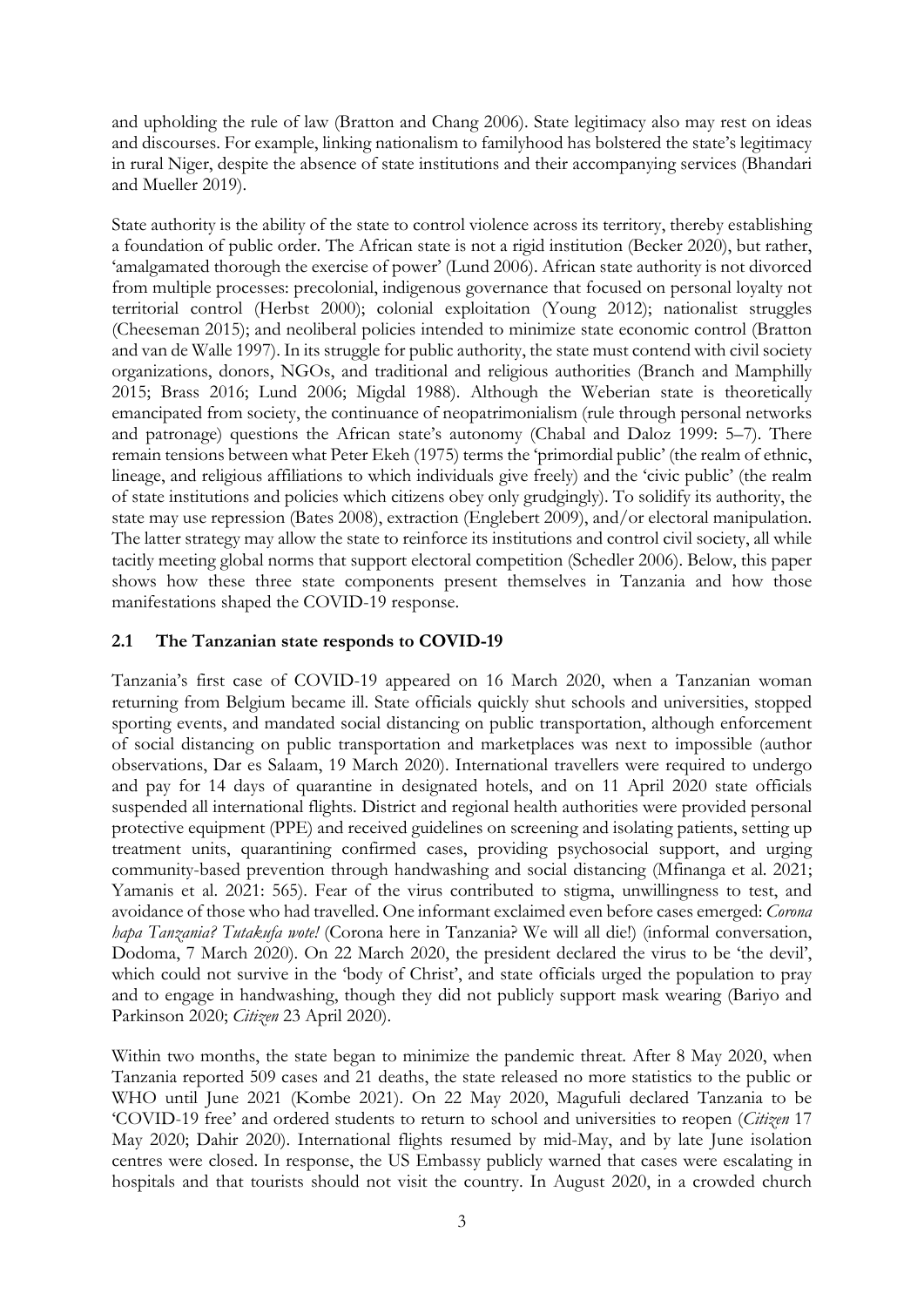service in Dodoma, the late president credited God with saving the country and demonized countries and politicians who might challenge the official narrative: 'Our enemies will say a lot, but here in Tanzania, we are safe' (Dahir 2020). Tanzanian exceptionalism was evident in several indicators. It was one of only four African states (of 50 examined) that did not close workplaces, issue stay-at-home orders, or place restrictions on in-country movement (Hale et al. 2020). Unlike its neighbours, it did not close its borders. It also contrasted with two-thirds of other African countries in that it did not implement any social policies such as income support or debt/contract relief (Yamanis et al. 2021: 571).

As the pandemic continued, state officials publicly challenged public health recommendations on testing and vaccines, claiming these were inaccurate, unreliable, untested, and potentially, unsafe. To illustrate problems at the National Community Health Laboratory, Magufuli secretly asked scientists to use the tests on a goat, quail, and a papaya, all of which allegedly tested positive for the virus; the health minister, Ummy Mwalimu, then suspended the laboratory director (Dahir 2020). The state also accepted donations of the COVID-Organics mixture from Madagascar to 'cure' the disease, despite the fact that no data on the product's efficacy had been shared with the WHO or the Africa Centre for Disease Control and Prevention (Africa CDC) (*Al Jazeera* 8 May 2020). In early February 2021, as COVAX—the international collaboration to ensure equitable access to vaccines in low-income countries—compiled its distribution list, Tanzania announced that it would not accept vaccines because they were sourced abroad and had not been proven safe. Questions about the safety of the Oxford AstraZeneca COVID-19 vaccine, and South Africa's suspension of its use in February 2021, fuelled this argument (Cohen 2021). Magufuli publicly challenged health officials to resist being swayed by the demand for vaccines: 'You should stand firm. Vaccinations are dangerous. If the White man was able to come up with vaccinations he would have found a vaccination for AIDS by now…. He would have found a vaccination for malaria by now; he would have found a vaccination for cancer by now' (Makoni 2021). In late February 2021, a health ministry statement de facto admitted that cases existed in the country, but painted the country's overall experience with the virus positively: 'As said by the president, we won last year and the economy continued to grow until we achieved the middle economy status and Corona still existed. We did not set lockdowns, and even now, we will not impose lockdowns because God is on our side' (*Citizen* 22 February 2021). A few weeks later, Magufuli died.

#### **3 Historical institutionalism:** ujamaa**, state capacity, and the pandemic response**

Ziaja et al. (2019) classify Tanzania as a 'low capacity' country, an assessment echoed in the World Bank 'government effectiveness' measure that assesses the quality, competence, and independence of the civil service, and how well public services are delivered. The country scored –0.77, the average sub-Saharan Africa score. To understand low capacity, and its relation to Tanzanian governance, this paper turns to the actions of Nyerere, who had a 'towering influence on Tanzania's political and economic affairs for almost forty years' (Lofchie 2014: 3). After Tanzanian independence from Britain in 1961 and unification with Zanzibar in 1964, Nyerere established the *ujamaa* (familyhood) socialist policies in the 1967 Arusha Declaration, an action that would have an 'epochal effect' on state centralization and societal control (Shivji 2012). Ujamaa included nationalization of privately owned properties and the resettlement and expropriation of Africanheld land. Since 90 per cent of the population lived in rural villages, most Tanzanians were affected. Villagers were relocated to 8,000 new communities, many composed of people from different ethnic groups and lineages. Half of the country's rural population moved between 1967 and 1976 (Boone and Nyeme 2015; Green 2010). This 'state-initiated social engineering' resulted from the desire to administratively order nature and society, state officials' overconfidence about scientific and technical progress, an authoritarian state structure, and a prostrate civil society unable to resist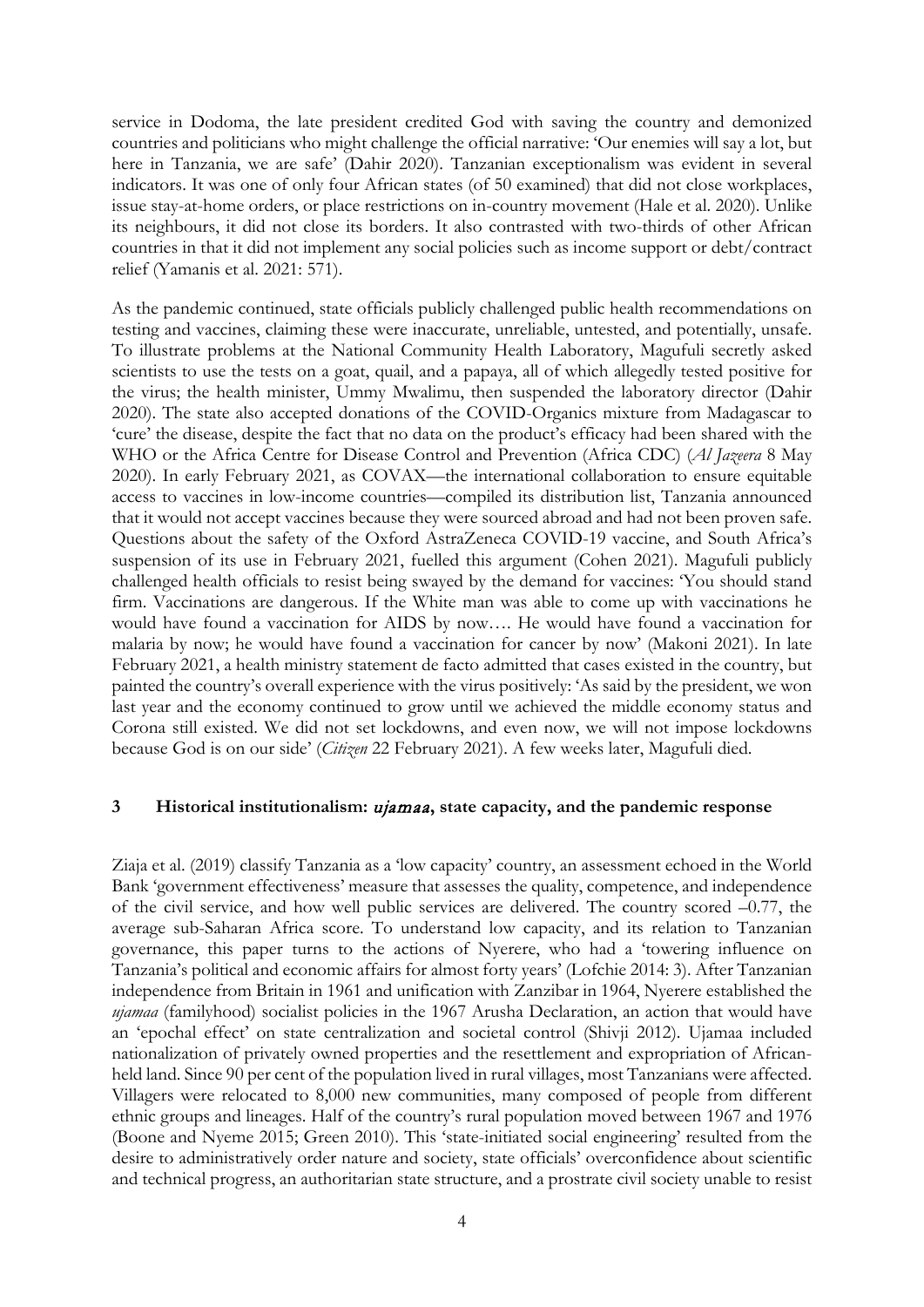the state's plans (Scott 1988: 4). Nyerere hoped to generate economies of scale for health and educational services, to create opportunities for large-scale and mechanized farming, and to capitalize on technical advances in agriculture (Schneider 2014). Ujamaa villages were envisioned to be efficient, productive, and models of cooperative socialist development; the policy also sought to weaken the landowning class and generate tax revenue for the country's industrialization (Lofchie 2014).

As a developmental state, Nyerere's Tanzania was unlike East Asian developmental states, with their professional bureaucrats who guided industrial production, prioritized national firms, promoted state planning, coordinated with industrial elites, and addressed capital scarcity. Although Tanzania resembled such states in its authoritarianism, it was ruling party elites, not professionalized civil servants, who set the development agenda. Similar to the more recently established developmental states of Rwanda and Ethiopia, Nyerere's state linked economic policies to the political objective of controlling society and preventing conflict (Matfess 2015; Singh and Ovadia 2018). Thus, despite his initial support for a bottom-up, participatory policy such as the Ruvuma Development Association (RDA)—17 communities in southern Tanzania engaged in development enterprises—Nyerere bowed to pressure from elites in the ruling Tanganyika African National Union (TANU) to emphasize a centralized approach (Shivji 2012). TANU party elites perceived the RVA to be 'an offender against the proper order of things', with its predominantly youth members 'working against the party' (Schneider 2014: 49, 58–59). By 1973, some state officials had begun to coerce people to collectivize, acting with discretion to achieve national targets. For example, state officials informed people in Dodoma (a drought-prone region in central Tanzania) that only residents of collective villages would receive food aid during the hungry season (Scott 1998: 233). In the process, state officials resembled their colonial forerunners, who ignored local people's knowledge, histories, and needs (Saul 2012; Scott 1998).

Beyond its outcomes of soil erosion, deforestation, and desertification—all factors that contribute to food insecurity today (Scott 1998: 235; Ergas 1980)—ujamaa had two long-term effects on state capacity. First, it amplified a hierarchical, bureaucratic governance preoccupied with 'adherence to forms and practices rather than … a concern with content' (Green 2010: 18). For example, when famine hits, local officials tend to focus on how many sacks of grain are delivered or whether forms are correctly completed, not human suffering (Phillips 2018). In this governance, 'titles, office holding, meetings, and [written] plans' symbolize power even in the absence of activity (Green 2010: 25), as the state strives to make the population 'legible', or easy to document, locate, and, ultimately, control (see Englebert 2009). In a recent example, the state required all Tanzanians to register their mobile phone numbers under a government-issued national identification number by 31 December 2020. In a byzantine process that many state officials themselves did not seem to understand, millions of people had to travel to regional capitals to get birth records, wait in long lines for the necessary stamps and signatures, and pay fees, all before the phone company cut service. The exercise demanded time, resources, and energy, with the poor and ill-informed being most affected (author observations, Dodoma, December 2019–January 2020).

The public health system illustrates how governance is situated around hierarchical relations and accountability to the next level. Although it was officially decentralized in the 1990s to make district health centres the first line of care (above the village), the system relies on regional health officers under the President's Office-Regional Authority and Local Government (PO-RALG) (Sirili and Simba 2021). Health services (through PO-RALG offices in the 31 regions) receive funding from the finance ministry, not the health ministry (interview, Dodoma, 30 January 2020), meaning the central government, not local authorities, spend over half of public health funding (Piatti-Fünfkirchen and Ally 2020: 9). At times there can be confusion about jurisdictional issues related to budgets and health policies (interview, Dodoma, 6 February 2020). The regional health officer ensures that the budgetary plans of district health management teams comply with national health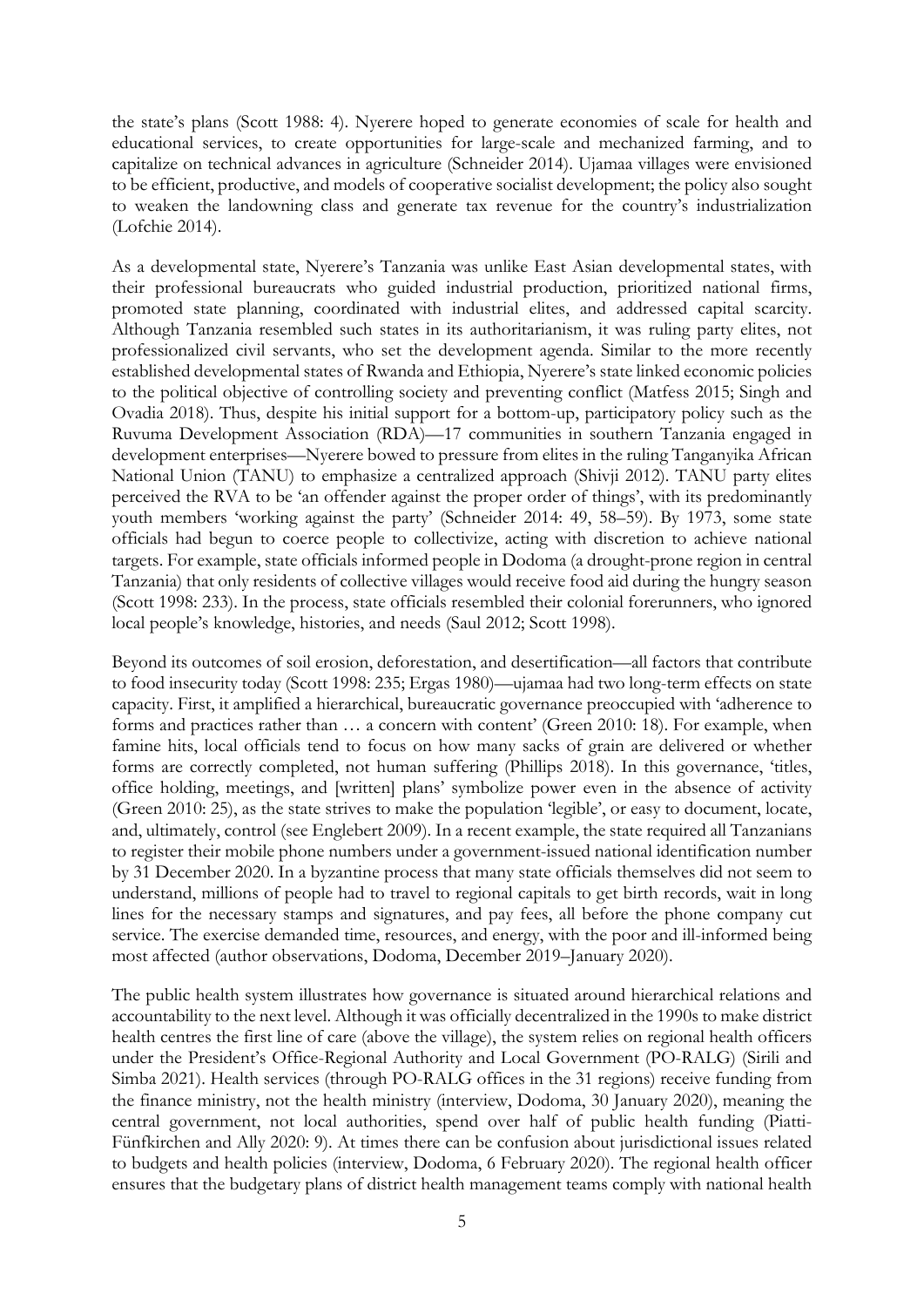ministry priorities (e.g. childhood survival targets). Although district health teams ask for public input on budgets, they have limited discretion since there are expenditure limits (interview, Dodoma, 18 February 2020).

A second effect of ujamaa was that it made the state the main protector of citizens' interests and the dominant provider of citizen services. In 1962, the postcolonial government abolished the position of chief, a local leader who in traditional society would adjudicate local conflicts or represent people to the state. As a result, the state now orders, arranges, judges, and represents (Boone and Nyeme 2015), and in rural areas may enable subsistence (Phillips 2018). Additionally, through a series of actions in 1964, 1970, and 1971, the government nationalized church-run schools and the largest church-run hospitals; 19 district-level church-affiliated hospitals remained under church ownership, but were governed by state medical officers. Neoliberal policies of the 1990s led the state to return some of these institutions, though district officials continue to oversee health (Mhina 2010). These policies have meant that people turn to state institutions, not civil society, for many services. Indeed, 76 per cent of those surveyed said they had had contact with a public clinic or hospital in the last 12 months.<sup>[3](#page-7-0)</sup> In addition, trust for central state authorities, such as the president, is higher than for local authorities—62 per cent compared to 49 per cent for local authorities and 20 per cent for traditional leaders (Afrobarometer 2016/2018).

Although a hierarchical bureaucracy is one component of a well-functioning state, Rauch and Evans (2000) point to other necessary elements such as competitive salaries, merit-based hiring and promotion, and clarity in personnel procedures, which are less apparent in Tanzania. Other scholars highlight insufficient personnel, equipment, and resources, limited training, and poor incentives as factors that undermine Tanzanian state function (Phillips 2018; interviews, Dodoma, 3 December 2019 and 17 January 2020). These components of low capacity are evident in the public healthcare system. In 2017, there were 0.06 physicians and 0.58 nurses/midwives per 1,000 residents (World Bank 2017a, 2017b). Low government health expenditures contribute to these problems: in 2017, health spending was 2.5 per cent of GDP (the target was 5 per cent), and health received just 6 per cent of the government's gross expenditures (versus a target of 15 per cent). Since 2010, the health sector has suffered a 3.5 per cent decline in its share of the government budget (Piatti-Fünfkirchen and Ally 2020: 8). Low spending levels mean Tanzania has less than half the health workforce it needs to provide basic health services (Sirili and Simba 2021).

A 'contradiction' exists: despite centralized control, the state's overall low capacity creates gaps in policy implementation (Becker 2021) and confusion in interpretation across levels. Because the state has centralized service provision but lacks capacity, demand is high and often unmet; overworked staff sometimes show disdain for clients (interview, Dodoma, 24 February 2020). In health, 36 per cent of surveyed Tanzanians said it was 'difficult' or 'very difficult' to obtain the healthcare they needed, compared to the Afrobarometer average of 27 per cent (Afrobarometer 2016/2018). An overstretched state without sufficient capacity creates space for state officials to use discretion as they 'wield power [and] enforce dependencies' (Philips 2018: 12). With a transactional logic (Camargo 2017), citizens may play along, exhibiting a certain complicity, conviviality, illicit cohabitation, and collaboration to ensure access to needed resources and bureaucratic approval (Green 2010; Phillips 2018: 10, 138, 154). This pattern allowed corruption to significantly increase throughout the 2000s, as a weak state became the tool for a rising business class that was linked to the ruling party (Rahman et al. 2019).

The state's structural shortcomings made it both a target and a tool for Magufuli after his election in 2015. On one hand, he promised to increase state accountability and diminish discretion with

<span id="page-7-0"></span><sup>&</sup>lt;sup>3</sup> The average for Afrobarometer-surveyed countries was 60 per cent.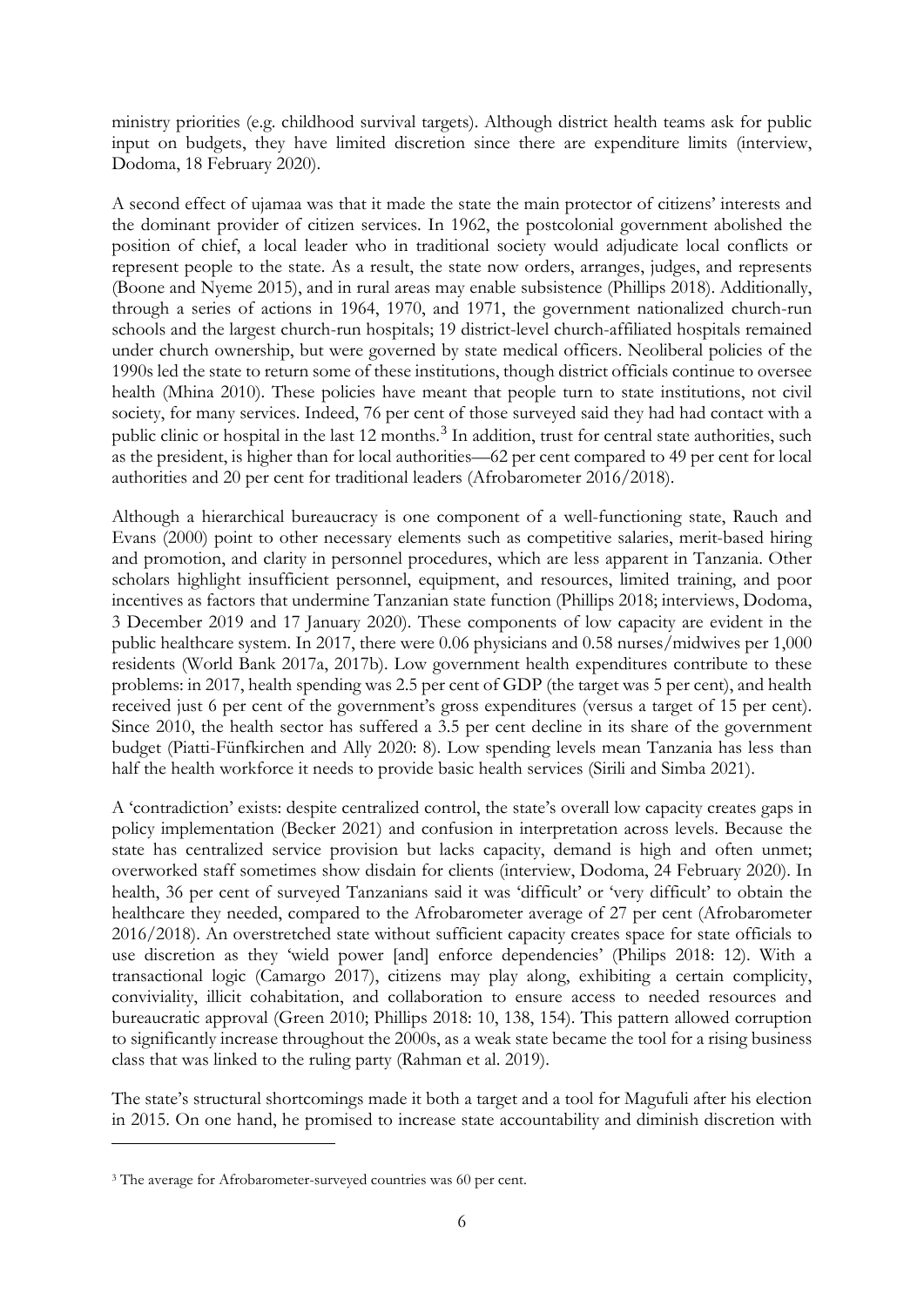his attack on corruption (Paget 2020a). He levelled corruption accusations not at party elites, but at mid-level officials (portrayed as lazy and corrupt), business leaders (portrayed as greedy cheats), and foreigners (portrayed as exploitative) (Paget 2020a: 1247; Paget 2020b). His slogan *Hapa Kazi Tu* (There is only work here) stressed productivity and honesty, and he showed up unannounced at government offices to see if people were working, firing some bureaucrats on the spot (over 10,000 government employees lost their jobs). These policies bolstered his support from the *wanyonge* (downtrodden) and the ordinary *wananchi* (citizens), whom he claimed to protect (Paget 2020a). One informant confirmed this support: 'It's much better! When you go to public offices now, people are actually working' (informal conversation, Dodoma, 2 February 2020). On the other hand, Magufuli used the state's hierarchical, centralized structure to adopt Nyerere-like policies, aiming to create a 'New Tanzania' through industrialization and state economic intervention. Echoing developmental state models of Rwanda and Ethiopia, he bolstered the ruling party's access to economic resources through parastatals and military-owned enterprises (Becker 2021). He revitalized Air Tanzania; transferred government ministries to Dodoma (Nyerere's 1973 goal); invested in new train lines, rural electrification, highways, and Nyerere's envisioned Stiegler Gorge hydroelectric dam; pushed state ownership of at least 16 per cent of shares in foreign mining projects; and moved the country's investment portfolio to the president's office (Collord 2019; Jones 2020; Paget 2020a; Thiong'o 2021). These policies had divergent effects on state capacity: Tanzania improved its World Bank 'control of corruption' score from –0.69 in 2015 to –0.39 in 2020, but its score for 'regulatory quality' (a measure of infrastructure and market-friendly policies) dropped from  $-0.37$  in 2015 to  $-0.66$  in 2020.<sup>[4](#page-8-0)</sup>

The state centralization (and its accompanying low capacity) that began with ujamaa and was revitalized under Magufuli had several implications for the response to COVID-19. First, the government may have adopted a less aggressive approach to the pandemic because it did not want to call attention to weaknesses in the country's health system (Becker 2021). Indeed, inadequate infrastructure hampered the pandemic response: hospitals lacked PPE and space to isolate patients, and low laboratory capacity meant significant delays in testing (Yamanis et al. 2021). Second, a lack of capacity may have led the state, despite its bureaucratic focus on records and forms, to not collect case counts after May 2020. Because legibility historically was used to control populations, not necessarily to respond to local problems (Scott 1998), high-level officials may have not prioritized COVID-related documentation. Third, in keeping with centralization, highlevel officials' pronouncements set policy guidance on testing, lockdowns, and vaccines, with some of this information coming to public health centres even before cases appeared in the country (Yamanis et al. 2021). At times, these messages seemed to treat the population as a monolith, but anecdotal evidence confirmed that many citizens repeated the official pandemic narrative. One informant wrote in early 2021, 'Here in Dodoma [the corona] is not an issue at all' (correspondence with author via WhatsApp, 15 January 2021). Local health officials found their job to be more complicated because not all individuals took the virus seriously (Yamanis et al. 2021: 569).

Finally, the gaps in state capacity and the consequent 'street-level discretion' enabled district officials to act in the context of confusing national-level statements or inaction (Carlitz et al. 2021). Health centre directors, for example, sometimes interpreted policies as they wished, but because these individuals lack many resources, operate within ill-defined parameters, and fear sharing ideas in a hierarchical bureaucratic culture, they could not publicly challenge the state's policies on masks, vaccines, or case counts. The result was mixed messages: individual doctors anonymously told the media of hospitals full of patients, while Mabula Mchembe, the permanent secretary in the health ministry, said people in the hospitals were suffering from hypertension, kidney failure,

<span id="page-8-0"></span><sup>4</sup> The average scores for sub-Saharan Africa in 2020 were –0.62 for 'control of corruption' and –0.73 for 'regulatory quality'.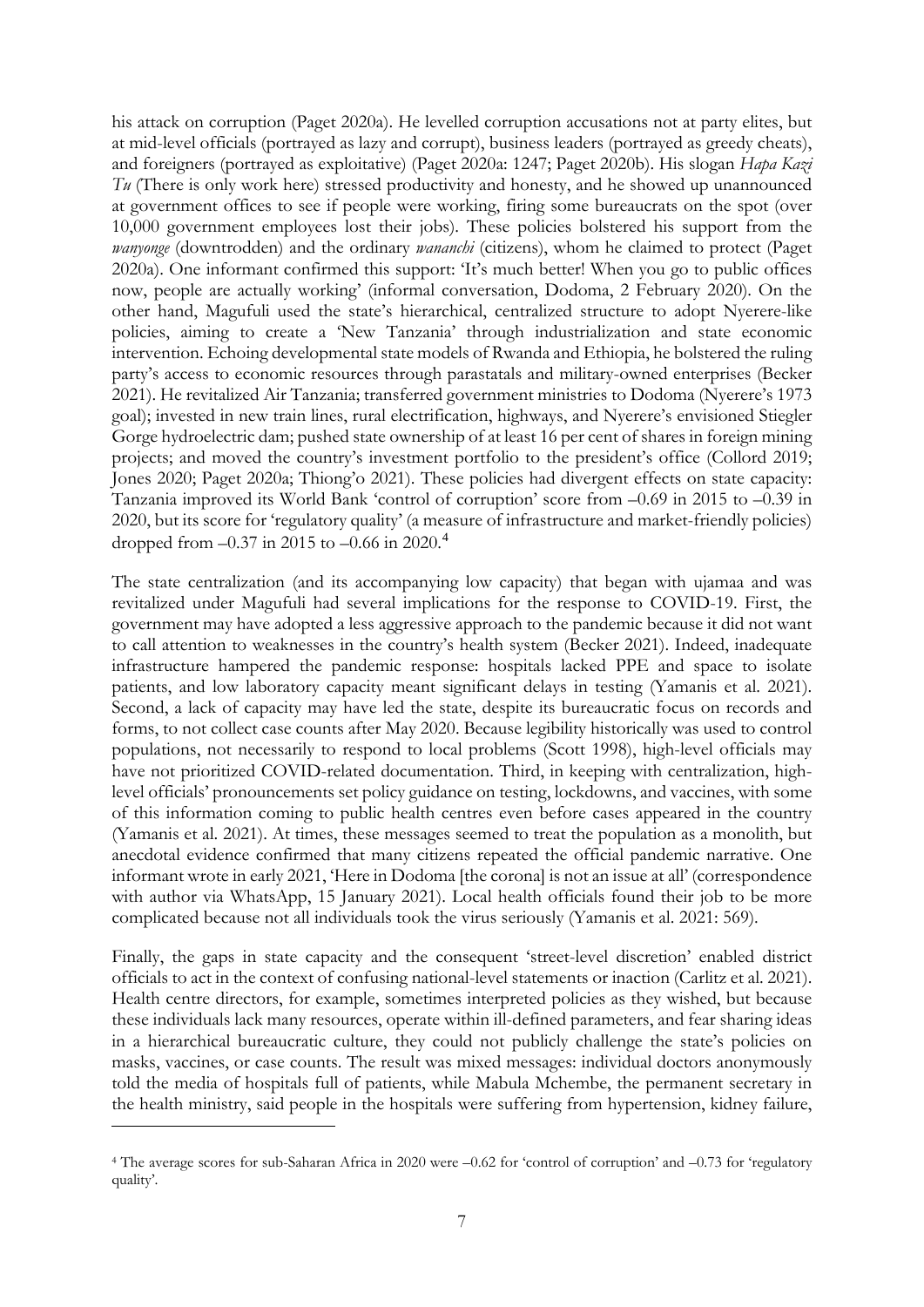or asthma, not COVID. District health workers wore masks. However, even though Mchembe first told people to wear masks, he then explained that this was 'not because of corona, like some people think, but it's to prevent respiratory diseases' (*BBC News* 6 February 2021). The multiple messages were evident in a study in Mwanza (a western city) that sought to discern women's understanding of pandemic prevention. Although they had a clear sense of the aetiology of the disease, respondents framed its prevention in terms of both health measures and traditional cures and prayer, echoing some of the late president's ideas (Mchome et al. 2021).

# **4 Discursive institutionalism: nationalism, state legitimacy, and the pandemic response**

In the case of Tanzania, measures for state legitimacy are indirect and somewhat contradictory. On one hand, the World Bank's 'rule of law' indicator, which measures confidence in and willingness to abide by the rules of society and to enforce contracts and property rights, seems to indicate low (and declining) legitimacy. Tanzania's score moved from –0.37 in 2015 to –0.60 in 2020.[5](#page-9-0) On the other hand, indicators of nationalism show a high level of state legitimacy. As a 'collective sentiment or identity … binding together those who share a sense of large-scale political solidarity' (Marx 2005: 6), nationalism may support or undermine state power, divert attention from state malfeasance, foster exclusion of 'non-nationals', and justify access to state resources (Englebert 2009: 198–206). In Tanzania, nationalism and its accompanying discourses of selfreliance and paternalism have contributed to state legitimacy. They are rooted in Nyerere's 'deeply malleable' legacy in a country where three-quarters of the population was born after Nyerere stepped down (Richey et al. 2021). Forty-seven per cent of Tanzanians report that they only identify as Tanzanians, and another 10 per cent say they identify more as Tanzanian than as a member of a specific ethnic group (Afrobarometer 201[6](#page-9-1)/2018).<sup>6</sup> In addition, legitimacy is reflected in strong social networks, institutional trust, and civic participation, with the Legatum Institute (2021) placing 42 other sub-Saharan African countries below Tanzania on these 'social capital' elements. Moreover, state legitimacy is apparent in citizens' perceptions of equitable treatment, with 94 per cent of Tanzanians saying that they 'never' thought that their ethnic group was treated unfairly (Afrobarometer 2016/2018).<sup>[7](#page-9-2)</sup>

There are several components of Tanzania's nationalist discourse that undergird this legitimacy. First, the discourse promotes national unity in a country with roughly 120 ethnic groups and several religious traditions. To achieve unity, Nyerere declared that citizenship would be non-racial (Lofchie 2014) and mandated that Kiswahili be used for all official documents and instruction in primary schools and most secondary school subjects. A national Kiswahili culture of poetry, press, music, and literature reinforces this widespread language use (Lofchie 2014: 13; Maral-Hanak 2009), and this cultural spectacle of 'performing the nation' emphasizes shared experiences (Askew 2002). The nationalist discourse is credited with preventing conflict and violence (but see Green 2011), although it downplays specific ethnic, religious, and regional concerns and can marginalize dissent (Phillips 2018: 15).

This discourse has contributed to the somewhat muted role of civil society in Tanzania. On one hand, 28 per cent of citizens report being an active member of a community or voluntary

<span id="page-9-0"></span><sup>5</sup> The 2020 average for sub-Saharan Africa was –0.69.

<span id="page-9-1"></span><sup>6</sup> The Afrobarometer averages were 33 per cent and 9 per cent, respectively.

<span id="page-9-2"></span><sup>7</sup> This number compared to the Afrobarometer average of 66 per cent.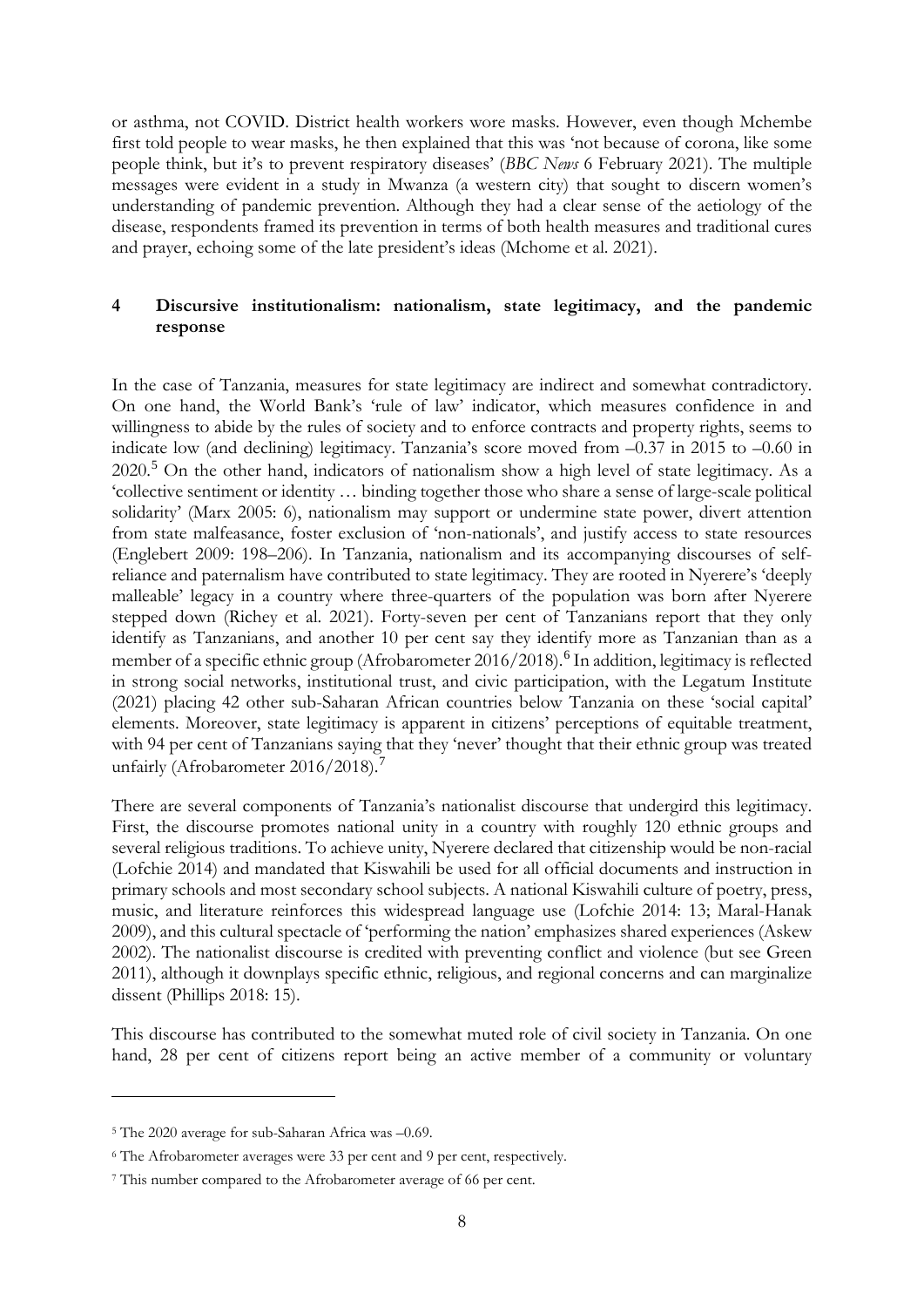organization, more than the regional average of 19 per cent (Afrobarometer 2016/2018). Yet, much of this participation has focused on service delivery and communal labour, not advocacy. In addition, civil society groups have been historically linked to the ruling party and, thus, the state. For example, the labour unions, farmer cooperatives, and youth leagues that mobilized against colonial policies (such as imposed chiefs) and colonial rule operated under TANU's direction (Kimambo et al. 2017). In the post-ujamaa era, much civil society mobilization has centred around entrepreneurship and development, with the number of NGOs dramatically increasing. Many of these organizations are decidedly 'apolitical', focusing on accessing donor funds for technical projects (Green 2012). The state controls such NGOs through registration processes and, at times, has organized such groups into federations, as it did with AIDS organizations (Patterson 2018). A discourse of national unity and state centralization means that when challenges emerge, the state arbitrates or, if needed, paternalistically corrects wayward voices. For example, when university students in 1966 went on strike to protest required national service and the remittance of 40 per cent of their salary to the state, Nyerere expelled them, saying they were 'a class of exploiters'. He then questioned: 'What kind of country are we building?' (quoted in Shivji 2012: 107; see Brennan 2006; Burgess 2005) Labelling students as 'exploiters' juxtaposed them with the ideal citizen who works in solidarity to develop the newly independent nation.

A second element of nationalism includes ideas of *kujenga taifa* (building the nation) and *kujitegemea*  (self-reliance), which were embedded in state programmes such as the two-year national service programme for youth in the 1960s (Burgess 1999) and the present-day obligation for *michango*  (communal labour) to construct schools, roads, or sanitation projects in rural areas (Phillips 2018). The expectation is that citizens should give generously and unquestioningly to build the nation, and when they do not, others may act to 'enforce' participation in state programmes (Philips 2018: 16, 138). For Nyerere, self-reliance entailed shifting from colonial practices and challenging Western power, as Tanzania did through involvement in the Non-Aligned Movement and support for liberation movements in Mozambique, present-day Namibia, and apartheid-era South Africa. Nyerere often took public anti-imperialist positions. For example, during the early 1980s, he refused to adopt neoliberal economic policies in return for World Bank loans, despite the country's dire economic situation (Langwick 2011: 68; Shivji 2012). In health, self-reliance stressed traditional medicines as a path towards development and independence from Western pharmaceutical companies. In the 1970s, the state established the Institute of Traditional Medicine at Muhimbili Medical Centre in Dar es Salaam, and traditional healers and health ministry officials conducted joint research throughout the 1980s and 1990s. In 2002, a Traditional Healer Desk was established at the Ministry of Health (Langwick 2011: 62–71).

Third, nationalism has tended to revolve around notions of familyhood and paternalism. Nyerere is referred to as *Baba wa Taifa* (father of the nation) or *Mwalimu* (teacher), ruling party members are *Ndugu* (brother), and the ruling *Chama Cha Mapinduzi* (CCM; the Party of the Revolution, which succeeded TANU in 1977) is a 'political family' (Phillips 2018: 20). In this 'moral matrix', the president is a caring father who guides the childlike nation. The metaphor bestows political legitimacy, as the father figure presides over, administers, decides, and adjudicates; he (in the metaphor, the president is usually 'he') may also discipline, punish, forgive, and pardon the children who challenge him (Schatzberg 2001: 23–26). Survey results echo this discourse: 42 per cent of Tanzanians strongly agreed that 'government is like a parent', while 37 per cent strongly agreed that 'government is like an employee' (Afrobarometer 2016/201[8](#page-10-0)).<sup>8</sup> Magufuli blended paternalism with populism to stress how the party elite must stand for the people, by protecting them from a widespread, predatory middle stratum of state officials and domestic and foreign business leaders.

<span id="page-10-0"></span><sup>8</sup> There is no data for other countries for the same time period.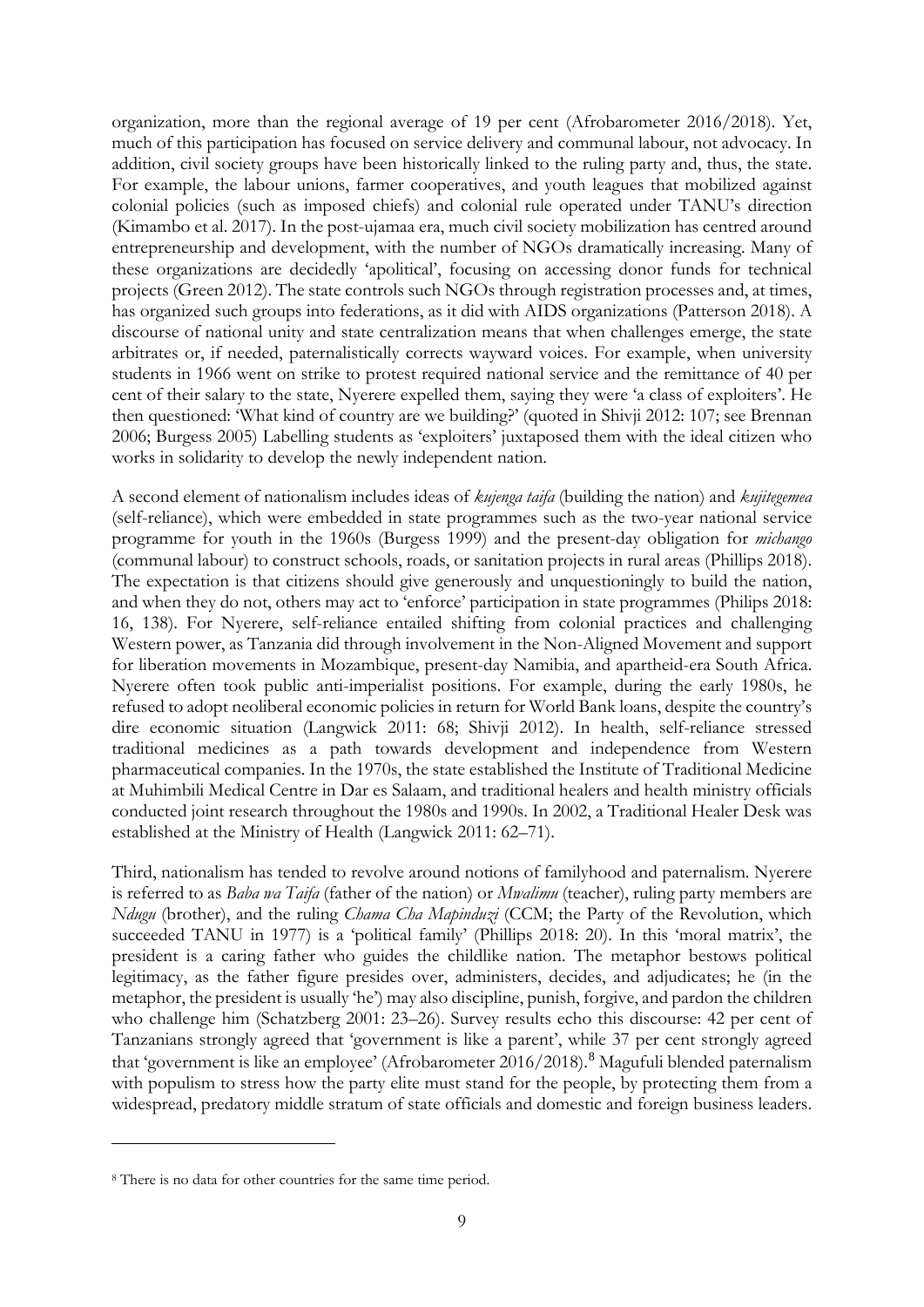His 'elite plebeianism' underplayed the power and privilege of elites, amplified the misdeeds of bureaucrats, and never directly attacked capitalist accumulation (Paget 2020a). In the process, it legitimated state actions because the 'state knows best'. Although such paternalistic narratives may create opportunities for marginalized people to lean into notions of 'fatherly love' in order to gain access to state resources, concern over lost legitimacy may lead those same officials to underreport negative events such as epidemics or famines, or to blame outsiders for calamities. This is because it is shameful to not meet the moral obligation to care for citizen-children (Philips 2018: 21, 113– 17).

The state situated its COVID-19 actions within these discourses of national unity, self-reliance, and paternalism. Recognizing that Magufuli relied on these discourses that have shaped Tanzania's postcolonial politics is not to fall back on the 'big man' explanation, but to realize how discourses shape leaders' actions. For example, paternalism coloured the state's response, as a letter from Tanzanian health experts to the *Lancet* indicated (Mfinanga et al. 2021). The writers claimed that the government had always taken the pandemic seriously, but it also wanted to prevent unwarranted suspicion, panic, or rumours. As a 'wise father', the state weighed citizens' economic survival and access to healthcare against the cost of pandemic prevention measures. State officials worried that the lockdowns in neighbouring Kenya, Rwanda, and Uganda had had dire economic consequences and contributed to food insecurity. These worries were not wholly unwarranted, since by mid-2020 the World Food Programme (2020) predicted that even without lockdowns, over two million Tanzanians would need food aid. In defending the decision to not close Tanzania's borders with its eight neighbours, Magufuli acted paternalistically towards those countries' populations too. Border closures would destroy those economies, because 'they get maize, rice, meat … and milk from us. If we close the borders, you also close economic opportunities to people but more importantly, you deny food to those who depend on you' (*Citizen* 17 May 2020a). State officials also feared that lockdowns would prevent 'public access to health services, especially for patients with chronic conditions like tuberculosis and HIV infection' (Mfinanga et al. 2021: 1542). Again, these concerns were not unwarranted: Lockdowns, fear of contracting coronavirus at health facilities, and limited access to transportation undermined access to lifesaving medications for people with HIV, tuberculosis, and malaria in 24 African countries (Global Fund 2021).

The discourse of self-reliance led state officials to resent interference by external actors. In response to donors' criticism about limited lockdowns, the president invoked Nyerere: 'Our founding father was not someone to be directed to be told what to do' (*BBC News* 18 March 2021). On 4 May 2020, the president said there was a 'smell of dirty games' at the national laboratories involving public servants and equipment, and he speculated that some workers 'may have been put on the payroll of imperialists' (*Al Jazeera* 5 May 2021). Alleged laboratory problems were not attributed to low state capacity, but rather to potential problems with 'imported reagents and swaps [sic] used in the testing processes'. Magufuli cautioned about foreign donations that could be 'used to transmit the virus'. He said, 'I want to urge you Tanzanians to not accept donations of masks. Instead, tell the donors to go and use them with their wives and children' (*BBC News* 18 March 2021). In keeping with themes of self-reliance, the permanent secretary of the Ministry of Foreign Affairs, Wilbert Ibuge, summoned the US acting ambassador, Inmi Patterson, to the ministry in response to 'inaccurate information' on the US Embassy Twitter page that reported that hospitals in Dar es Salaam were overrun with COVID-19 patients. Ibuge challenged the US official to provide 'certified information' from government sources before speaking out (*Citizen* 26 May 2020). This was not an isolated incident in which state officials asserted Tanzania's self-reliance. In September 2019, the US Embassy and WHO said the country had not met its international obligation to report Ebola cases, after media speculation about two such cases. In response, the health minister, Mwalimu, said that since the cases were not positive, Tanzania did not have to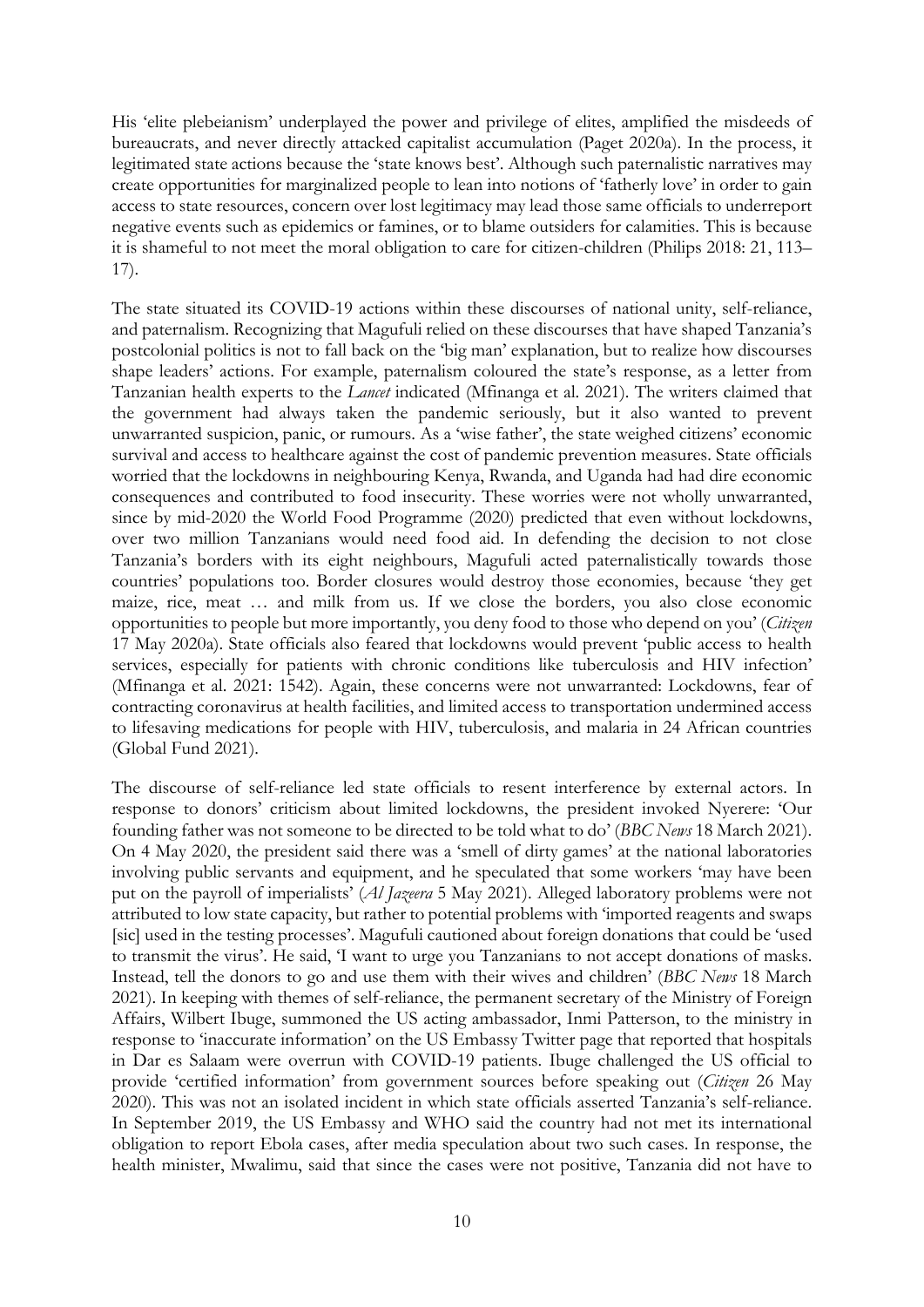report them or have the WHO independently verify the results (*Africa News* 2019). Similarly, state officials stood their ground with the World Bank after it postponed a US\$500 million loan for education in 2018 because Tanzania's education policy required pregnant girls to quit school (Igoe 2020).

Finally, the discourse of self-reliance led the state to adopt its own approach, particularly on COVID-19 treatment. A June 2020 budget speech portrayed traditional medicines as an opportunity, because local production would foster self-sufficiency and 'reduce dependency' on Western imports, themes that echoed Nyerere's ideas (Richey et al. 2021). In May 2020, state officials announced research plans for COVID-19, including projects on how traditional medicines and Tanzanian lifestyles might be protective and/or curative (*Citizen* 10 May 2020). In early 2021, the health minister, Dorothy Gwajima, urged citizens to use steam baths and to drink mixtures with ginger, lemon, pepper, and onion to ward off illness (*BBC News* 6 February 2021). The aforementioned adoption of COVID-Organics stressed both self-reliance and the country's long history of supporting pan-Africanist solidarity. Just as Nyerere 'arrived at continental pan-Africanism through Tanganyikan nationalism' (Shivji 2012), Magufuli saw African solidarity intertwined with national interests. When Madagascar offered the medicine to African states, the minister of foreign affairs—not the health minister—travelled to retrieve the donation, an act symbolizing African solidarity. Yet, once the country had the medicine, it was not distributed widely. Instead, Tanzanian healers produced alternative products, an adaptive form of 'import substitution' that supported the state's nationalist and industrialization agenda (Richey et al. 2021) and built on the propensity of many Tanzanians to visit traditional healers (Langwick 2011; interview, Dodoma, 20 December 2019).

As the COVID-Organics example illustrated, self-reliance could directly challenge African solidarity, leading it to 'ebb and flow' (Patterson and Balogun 2021: 148). Such tensions were evident in at least three other examples. First, in August 2020, Kenya reported that it would continue to quarantine Tanzanian visitors for 14 days, while visitors from 100 other countries were released from the requirement. In response, Tanzania banned Kenyan airlines' flights over its airspace, including flights to Zanzibar and Kilimanjaro (*Citizen* 30 August 2020). Second, Tanzania's decision to not report case counts after May 2020 led Africa CDC director John Nkengasong to say he was 'deeply worried' about health in the region (Dahir 2020). Third, in January 2021, Nkengasong situated Tanzania's stance on the vaccine in the context of regional health: 'Not cooperating will make it dangerous for everybody' (Makoni 2021). Tanzanian discourses of nationalism, familyhood, and self-reliance help foster state legitimacy, making state actions on COVID-19 permissible, even when they might undermine African solidarity.

## **5 State authority, electoral authoritarianism, and the pandemic response**

As one measure of state authority, the World Bank assigns Tanzania –0.41 for 'political stability and limited violence', a better mark than the regional average of –0.66. However, this measure does not capture the struggle for state authority in Tanzania, and the ways that electoral authoritarianism reflects these struggles. Jockeying for authority has led the state as a 'twilight institution', or one whose authority waxes and wanes, never fully formed or discernible (Lund 2006), to respond to COVID-19 in particular ways.

In 1985, Nyerere voluntarily stepped down and Tanzania underwent a democratic 'transition from above' without protests or violence (Cheeseman 2015: 97). For the next 20 years there were significant press and associational freedoms, and public debate was relatively open (Becker 2021; Whitehead 2012). However, the CCM continued to win sizeable electoral victories because of the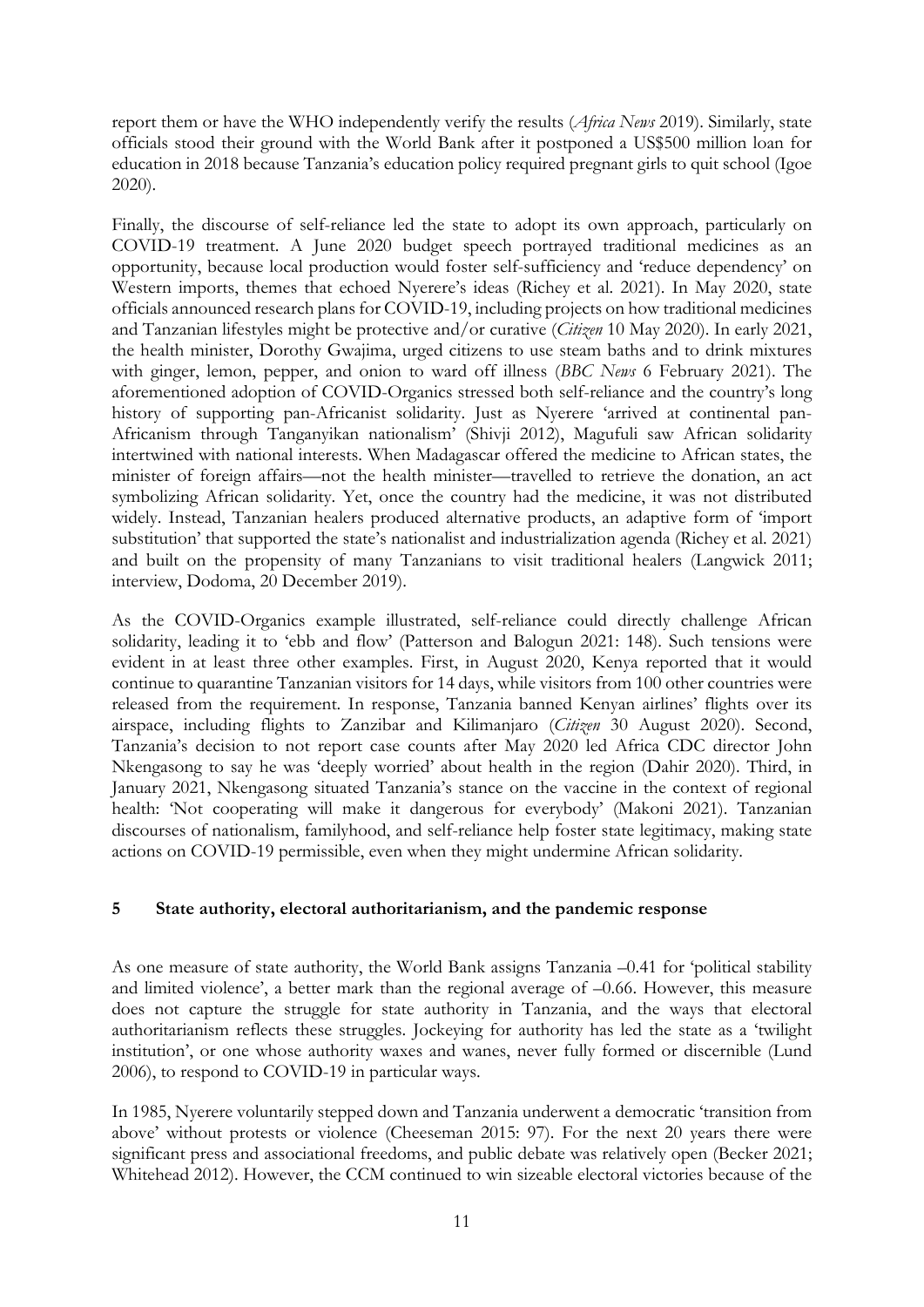opposition's inability to raise funds and mobilize around communal identities in the face of the national unity discourse, the CCM's credentials as the 'party of Nyerere', and the CCM's grassroots party organization (Bakari and Whitehead 2013; Fouéré 2015). Tanzania is a 'party-state', with the CCM formally or informally fused into all aspects of governance (local government, public services, electoral management, parliament, security forces), civil society, the media, NGOs, and business (Whitehead 2012). Despite this control, political liberalization over time had given other parties some space. Between 2005 and 2015, the opposition *Chama cha Demokrasia na Maendeleo* (CHADEMA; the Party of Democracy and Development) deepened its organizational strategy and capitalized on increasing disappointment with the government's actions on poverty, rural development, and corruption (Paget 2021a). Younger voters disproportionately supported the opposition (McDonald 2018), and in some rural strongholds state officials' corruption and exploitation (through communal labour projects) turned voters from the CCM (Collord 2015; Phillips 2018). In the run-up to the 2015 election the CCM was internally divided, and when Edward Lowassa (a former prime minister under outgoing President Jakaya Kikwete) did not get the party's nomination, he left the CCM to become CHADEMA's candidate. Magufuli—a party stalwart, minister of roads, and someone perceived to be outside the party's 'grand corruption' became the 'happenstance' CCM nominee. These CCM party-state divisions reflected bigger cracks in state authority, a challenge many African states face as they try to project authority with limited capacity over significant territory (see Herbst 2000). In the election, CHADEMA won 40 per cent of the vote (compared to 6 per cent in 2005), and the CCM received its lowest share ever at 58 per cent.

As Dan Paget (2021b) writes, the 2015 election outcome threatened the party-state, pushing it to become increasingly authoritarian in its efforts to maintain authority over civil society, the economy, and the population. The state detained journalists and regulated foreign journalists, made it illegal to publish 'false statistics', prosecuted opposition members for sedition, and passed laws to curtail NGO funding and membership (Congressional Research Service 2020; Freedom House 2021). In one example, Magufuli told the Tanzanian polling organization Twaweza that it had one week to explain 'why appropriate action should not be taken against them' when it reported that the president's approval rate had dropped from 71 per cent in 2017 to 55 per cent in 2018 (Mumbere 2018). The attempted assassination of CHADEMA's Tundu Lissu in 2017 stoked fear among opposition party members, pushing them into hiding. Between 2016 and 2020, a large number of CHADEMA members—including Lowassa—defected to the CCM (Paget 2021b). These actions significantly curtailed the political space and created an atmosphere of fear and silence (author observations, September 2019–March 2020). This was evident when Afrobarometer (2016/2018) found that 83 per cent of Tanzanians said they would never attend a protest or demonstration, compared to the survey average of 60 per cent.

The state's search for authority was most apparent in the electoral authoritarianism that undergirded the 2019 local and 2020 national elections, with the latter experiencing 'unprecedented' manipulation (Paget 2021b). In electoral authoritarianism, 'electoral contests are subject to state manipulation so severe, widespread, and systematic that they do not qualify as democratic' (Schedler 2006: 3). Before the elections, the party-state restricted political rallies, banned internal opposition party meetings, detained CHADEMA members, disallowed online criticism of the regime, disqualified most opposition candidates (particularly in the local elections), and prosecuted opposition members for sedition. Fearful of retribution, most opposition leaders did not protest these actions, and some were violently attacked during the campaign (Congressional Research Service 2020; Freedom House 2021). In the 2020 election, opposition polling agents were barred from many voting stations, the internet was partially blocked, journalists were silenced, and the election commission only allowed observers from the East African Community and Southern African Development Community. It ignored or denied applications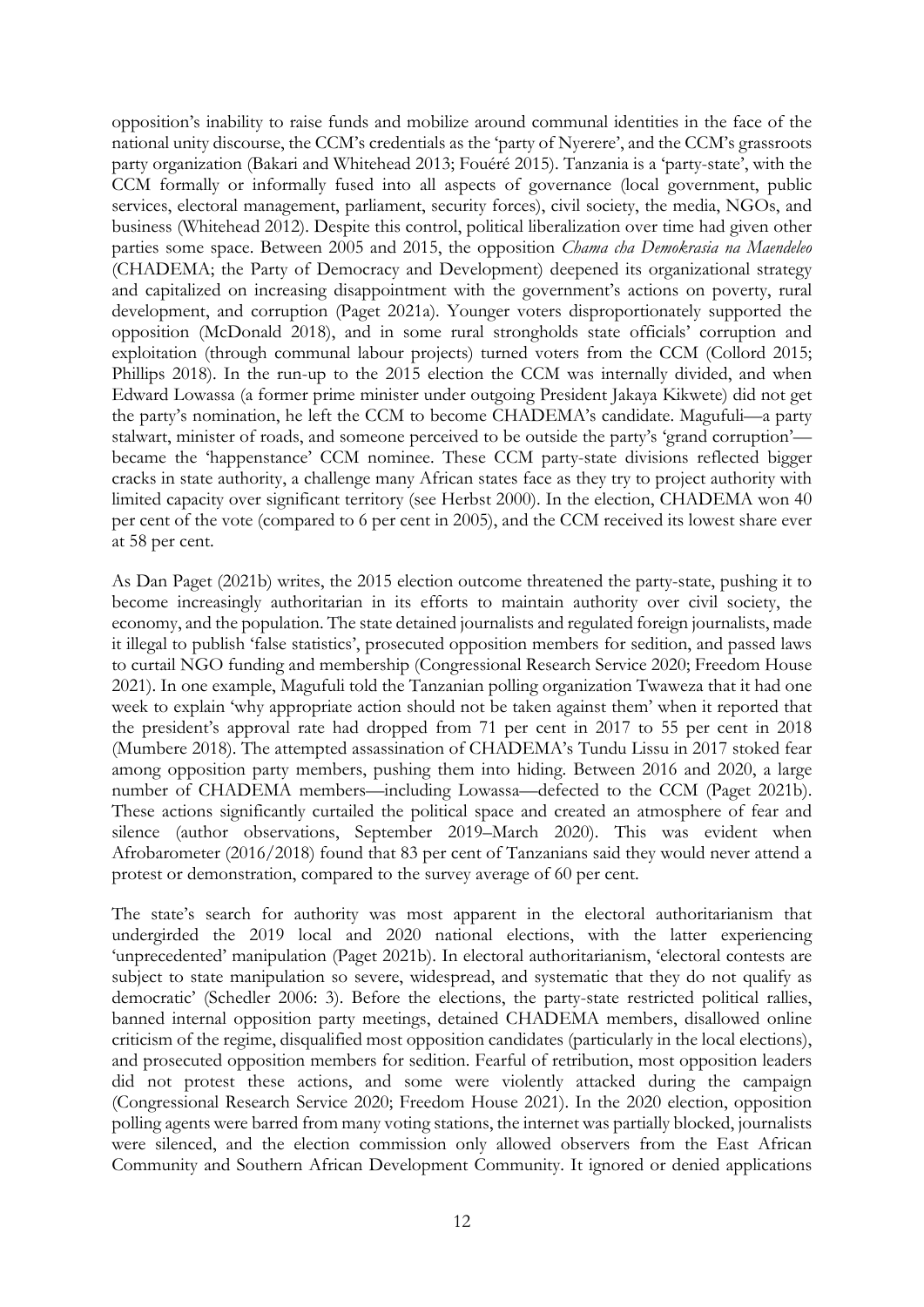from the EU, over 100 Tanzanian NGOs, and the Tanzanian Episcopal Conference (TEC), the body that represents Catholic bishops (Tanzania Election Watch 2020). As a result, Magufuli won re-election with 84 per cent of the vote, and the CCM gained 93 per cent of National Assembly seats and 99 per cent of local government positions (Paget 2021b).

Electoral authoritarianism built on the discourse of national unity to stress how alternative voices could destabilize the 'pure social order' (Paget 2020a); this view then shaped several pandemic actions. First, the state limited private media coverage of the pandemic: it suspended a *Tanzania Daima* journalist for six months and the *Mwananchi* newspaper's Kiswahili website licence for six months; it closed *Kwanza Online TV* for 11 months and *Tanzania Daima* indefinitely; and it fined three media outlets (Human Rights Watch 2021). As a result, pandemic coverage declined over time. The *Citizen* had a monthly average of 34 pandemic-related articles between March and May 2020, but this number dropped to 4.2 between June 2020 and March 2021. Media coverage also tended to frame the pandemic as a global crisis, not a national one (Kiptinness and Okoye 2021). Second, the state adopted policies to limit information. The parliament passed legislation in August 2020 to criminalize the publication of 'information with regards to the outbreak of a deadly or contagious disease in the country or elsewhere without the approval of the respective authorities' (Reporters without Borders 2020). In early 2021, a presidential order allowed only the health minister, the president, and three other officials to speak publicly on the pandemic (*BBC News* 6 February 2021). In combination with the previous efforts to 'clean up' corruption, these actions meant lower-level state officials feared speaking directly about the pandemic, instead attributing deaths to pneumonia or employing euphemisms—*kushindwa kupumua* (failure to breathe)—to describe the sick (Becker 2021).

State efforts to deepen authority shaped civil society actions on the pandemic. Although local organizations educated people about COVID-19, urged handwashing, and cared for the sick (Yamanis et al. 2021), they engaged in little advocacy for state policies. This muted response reflects not only the rise in authoritarianism after 2015, but also a discourse of national unity that limited individuals or groups from challenging the state. There were two notable exceptions: opposition parties and the Catholic Church. In terms of the opposition, Lissu asserted that the state's response was an 'irresponsible disaster', Zitto Kabwe, the leader of the opposition ACT-Wazalendo, wrote that the government had 'abandoned its constitutional duty to protect Tanzanians', and opposition leaders in parliament demanded testing for lawmakers in August 2020 after three parliamentarians died within a three-day span (Dahir 2020; Kabwe 2020). These actions occurred five months into the pandemic, and did little to shape state actions.

In contrast, public advocacy by the Catholic Church was slower to emerge, but arguably more effective. In January 2021, the TEC said that coronavirus was a serious national threat and urged people to take precautions. In March 2021 it revealed that 25 priests and 60 nuns had died from COVID-19 in a two-month period, a figure that the state disputed (*Crux* 6 March 2021). Catholic leaders' subtle challenges to the state occurred in a context where the late president (himself a devout Catholic) often sought to appeal to conservative church leaders by stressing traditional values on issues such as drug use, excessive drinking, homosexuality, and premarital sex (Paget 2020a). When the Church expressed concerns about COVID-19, its actions contrasted with its relatively apolitical stances in the past. Unlike in countries such as Ghana, Malawi, South Africa, and Kenya (see Ranger 2008), Tanzanian churches have rarely advocated on good governance, a silence that reflects the discourse of unity and religious tolerance in a country that is 61 per cent Christian and 35 per cent Muslim (Pew-Templeton 2020). In its COVID-19 actions, the Catholic Church leaned into its public and institutional support. Religious leaders are highly respected (74 per cent of Tanzanians report high levels of trust for them), and almost half of Tanzanians are active in a religious group (Afrobarometer 2016/2018). Unlike some Pentecostal pastors whom the state had targeted for their political statements (*BBC News* 29 December 2017), the Catholic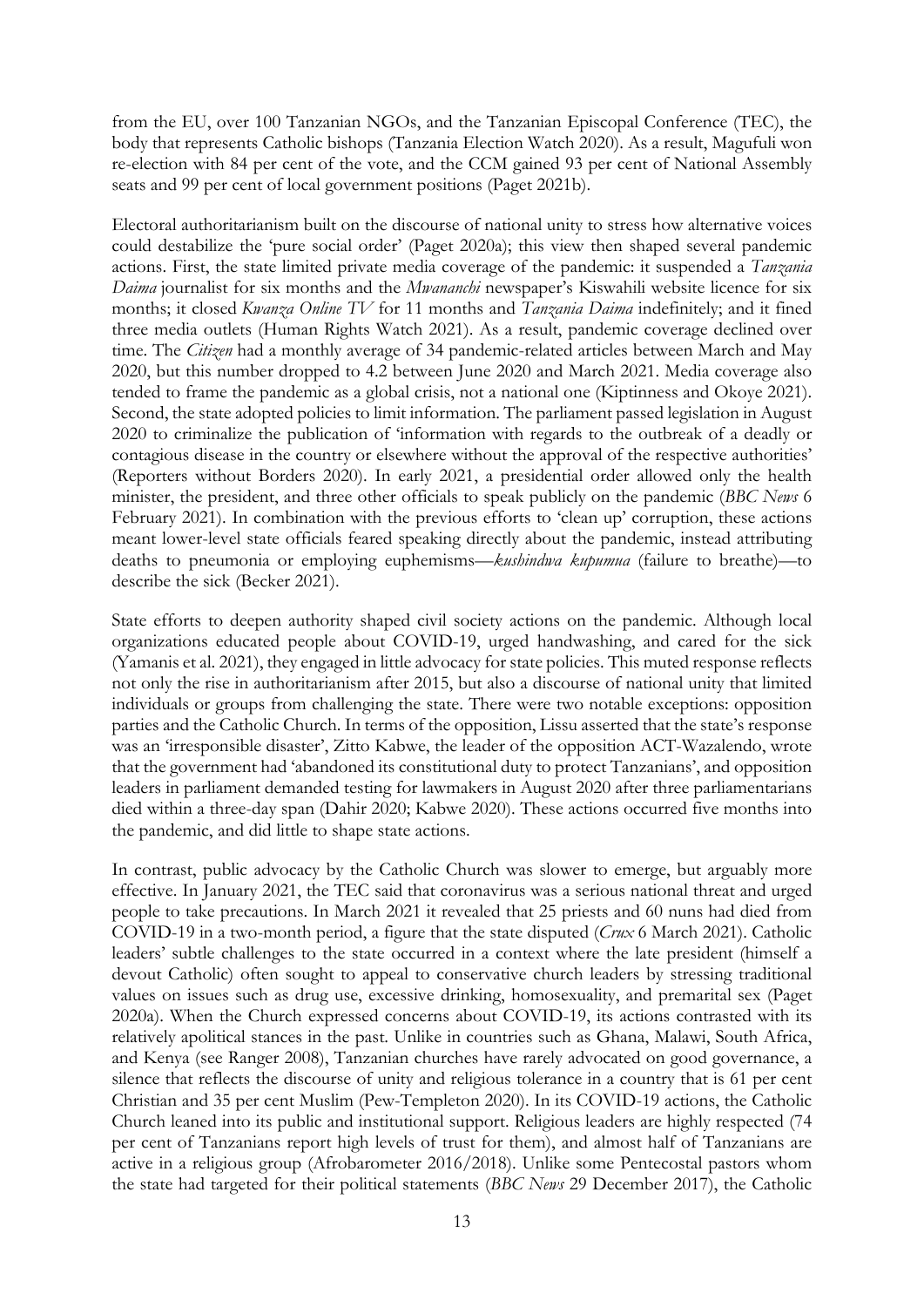Church brought institutional power—resources and global connections—to its advocacy. Moreover, the president himself repeatedly acknowledged the Church's legitimacy and sway when he made pandemic pronouncements in church services (see *Citizen* 17 May 2020b; Kalumbia 2020). Although intended to emphasize unity, Magufuli's performances also acknowledged that churches are sites of spiritual and political power (Ellis and ter Haar 1998). The Church's actions—and the powers they reflected—may have led the president to finally acknowledge cases at a church service on 21 February 2021, after the TEC's public call to action (Said 2021). Yet, despite such actions, for most of the pandemic's first year, authority over nonstate actors such as opposition leaders, the media, and religious organizations allowed the state's narrative on COVID-19 to dominate.

## **6 Conclusion**

This paper has illustrated how the capacity, legitimacy, and authority of the Tanzanian state shaped the COVID-19 response during the pandemic's first year. Despite the state's bureaucracy and focus on legibility, the state's overall low capacity in terms of personnel and clear procedures made it less able to address the pandemic and created spaces of local-level discretion. Centralization, a relic of socialism, led to high-level pronouncements, and lower-level bureaucrats' inability to fully counter them. The state has overall legitimacy because of the discourse of unity, nationalism, and paternalism; these factors meant that civil society organizations only indirectly challenged state actions. In addition, state responses were rooted in the nationalist discourse of 'Tanzania first' and self-reliance, making it more likely that Tanzania would have minimal cooperation with international actors or its neighbours. Paternalistic discourses led to assumptions that state officials—led by the president—were looking out for the population's interests, a message further amplified by Magufuli's elite plebeianism. State legitimacy therefore made it easier for the state to act in ways that countered global norms and expectations. In terms of state authority, the state is continuously striving for control in a public space crowded with donors, civil society groups, NGOs, opposition leaders, and religious actors. One strategy in this jockeying is electoral authoritarian practices, highly evident in the 2019 and 2020 elections. The struggle for authority, and the closing of political space that accompanied it, made it more difficult for civil society organizations, opposition parties, and the media to hold the state accountable for its pandemic response.

The Tanzania case highlights some broader lessons about the 'state versus big man' debate. Since Magufuli's death, Tanzania has significantly changed its COVID-19 strategy: by late 2021, it was administering COVAX-procured vaccines, publishing case counts, and urging citizens to wear masks and avoid crowds. As the pandemic's economic costs rose due to a below-expected GDP growth rate, drops in tourism revenue, and an increasing account deficit, it asked for (and received) almost US\$600 million in loans from the International Monetary Fund (2021). On first glance, this 'about face' seems to indicate that the COVID response was driven by one leader (first Magufuli and then Samia Suluhu Hassan). Although leaders matter, the change in Tanzania's COVID-19 respond is in keeping with a broader understanding of how leaders operate within state structures and how conditions may change to provide states new incentives to act. The state components that drove the Magufuli-era response remain, but they have now created a new scenario. Low state capacity necessitates IMF loans and COVAX help; legitimating discourses of state paternalism and national unity mean both that the state knows best and that few will criticize its significant change in policies; the state's perennial need for authority means that embracing globally accepted COVID-19 policies muzzles criticism from civil society groups. At the same time, state exertions of authority continued with the arrest of CHADEMA leader Freeman Mbowe on charges of terrorism in August 2021 and the 30-day suspension of the newspaper *Raia Mwema* in September 2021 (Fabricius 2021; Wambura 2021).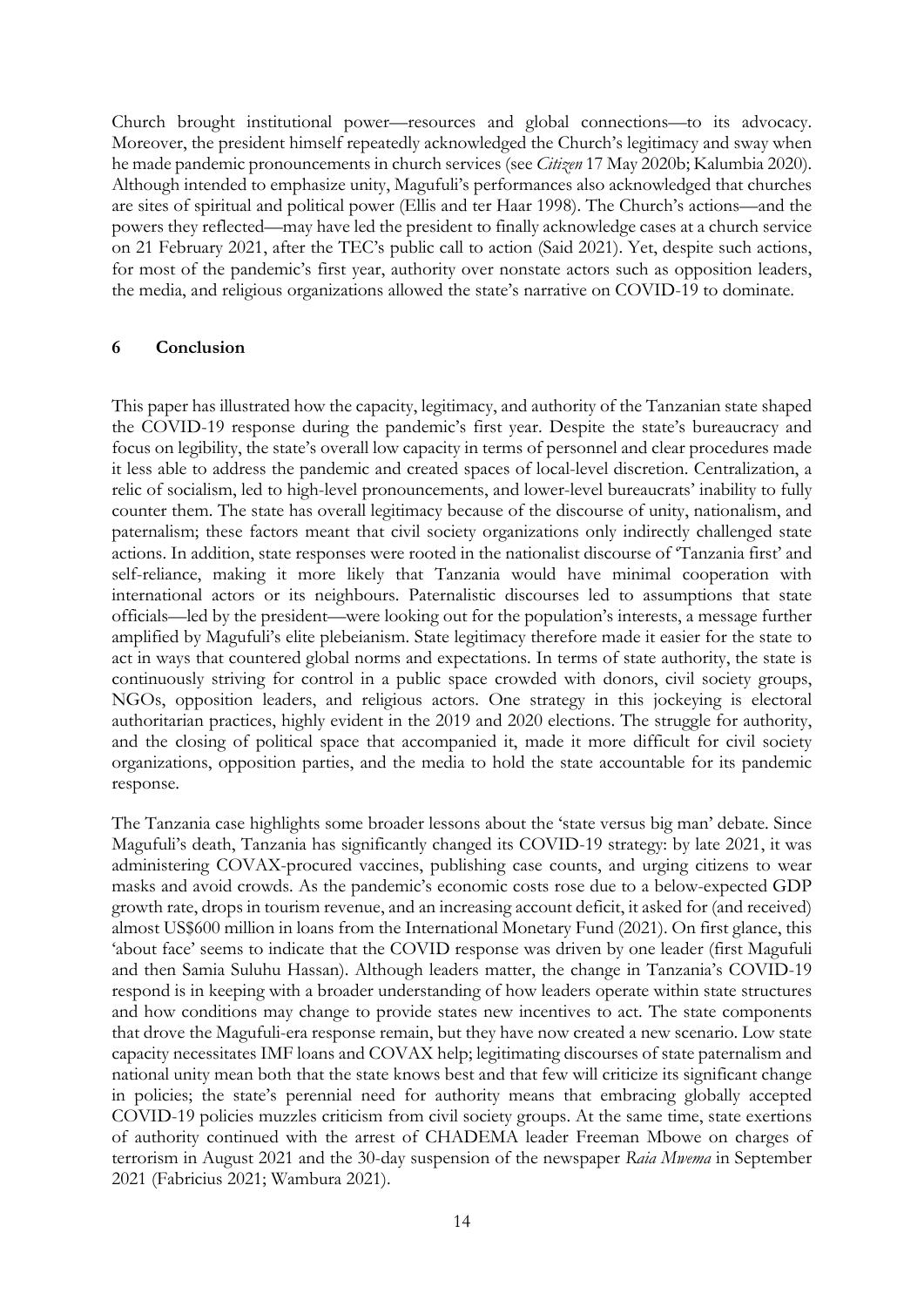Finally, the activities of the Tanzanian state show that African states are not always 'acted on' in the international system; indeed, they show agency, or the ability to act, react, respond, speak, or do nothing despite their relatively weak position in global structures (Brown 2013; Patterson and Balogun 2021). Sovereignty, and the rise of Chinese and Russian involvement in Africa, may have enabled Tanzania to dismiss WHO, donor, and Africa CDC policy suggestions (Collord 2019). Donors, who provided almost 60 per cent of public health expenditures in 2017 (the last date for data) continued their health funding, with the US offering US\$5.75 million in COVID assistance in June 2020 (Piatti-Fünfkirchen and Ally 2020: 9; USAID 2020). Continued aid may have relieved some short-term pressures for the state to change course during the first year with COVID-19. The state's relative autonomy from donor demands meant that the historically and discursively constructed state components of capacity, legitimacy, and authority mattered for its unorthodox approach. Future research should more closely examine how global agency intersects with state capacity, legitimacy, and authority to influence state actions during other key moments of crisis and uncertainty.

#### **References**

- *Africa News* (2019, 3 October). 'Tanzania Defends Decision Not to Share Ebola Information with WHO'. Available at: <https://www.africanews.com/2019/10/03/there-is-no-ebola-in-tanzania-minister> (accessed 26 October 2021).
- Afrobarometer (2016/2018). 'The Online Data Analysis Tool'. Available at: <https://afrobarometer.org/online-data-analysis/analyse-online> (accessed 15 October 2021).
- *Al Jazeera* (2020, 5 May). 'Tanzania COVID-19 Lab Head Suspended as President Questions Data'. Available at: [https://www.aljazeera.com/news/2020/5/5/tanzania-covid-19-lab-head-suspended](https://www.aljazeera.com/news/2020/5/5/tanzania-covid-19-lab-head-suspended-as-president-questions-data)[as-president-questions-data](https://www.aljazeera.com/news/2020/5/5/tanzania-covid-19-lab-head-suspended-as-president-questions-data) (accessed 21 October 2021).
- *Al Jazeera* (2020, 8 May). 'Tanzania Gets Madagascar's Anti-Coronavirus Drink Disputed by the WHO'. Available at: [https://www.aljazeera.com/news/2020/5/8/tanzania-gets-madagascars-anti](https://www.aljazeera.com/news/2020/5/8/tanzania-gets-madagascars-anti-coronavirus-drink-disputed-by-who)[coronavirus-drink-disputed-by-who](https://www.aljazeera.com/news/2020/5/8/tanzania-gets-madagascars-anti-coronavirus-drink-disputed-by-who) (accessed 1 October 2021).
- Askew, K. (2002). *Performing the Nation: Swahili Music and Cultural Politics in Tanzania*. Chicago, IL: University of Chicago Press.
- Bakari, M., and R. Whitehead (2013). 'Tanzania: Nurturing Legacies of the Past'. In R. Doorenspleet and L. Nijzink (eds), *One Party Dominance in African Democracies*. Boulder, CO: Lynne Rienner.
- Bariyo, N., and J. Parkinson (2020, 8 April). 'Tanzanian Leader Urges People to Worship in Throngs against Coronavirus'. *Wall Street Journal*. Available at: [https://www.wsj.com/articles/tanzanias-leader-urges](https://www.wsj.com/articles/tanzanias-leader-urges-people-to-worship-in-throngs-against-coronavirus-11586347200)[people-to-worship-in-throngs-against-coronavirus-11586347200](https://www.wsj.com/articles/tanzanias-leader-urges-people-to-worship-in-throngs-against-coronavirus-11586347200) (accessed 7 October 2021).
- Bates, R. (2008). *When Things Fell Apart: State Failure in Late-Century Africa*. Cambridge: Cambridge University Press.<https://doi.org/10.1017/CBO9780511790713>
- *BBC News* (2017, 29 December). 'Tanzania Threatens to Shut Churches after Magufuli Criticism'. Available at:<https://www.bbc.com/news/world-africa-42517535> (accessed 23 October 2021).
- *BBC News* (2021, 6 February). 'Coronavirus in Tanzania: The Country That's Rejecting the Vaccine'. Available at:<https://www.bbc.com/news/world-africa-55900680> (accessed 23 October 2021).
- *BBC News* (2021, 18 March). 'John Magufuli: Tanzania's Late President in His Own Words'. Available at: <https://www.bbc.com/news/world-africa-56441421> (accessed 21 October 2021).
- Becker, F. (2020). 'Locating the "Customary" in Post-Colonial Tanzania's Politics: The Shifting Modus Operandi of the Rural State'. *Journal of Eastern African Studies*, 14(1): 145–63. <https://doi.org/10.1080/17531055.2019.1711311>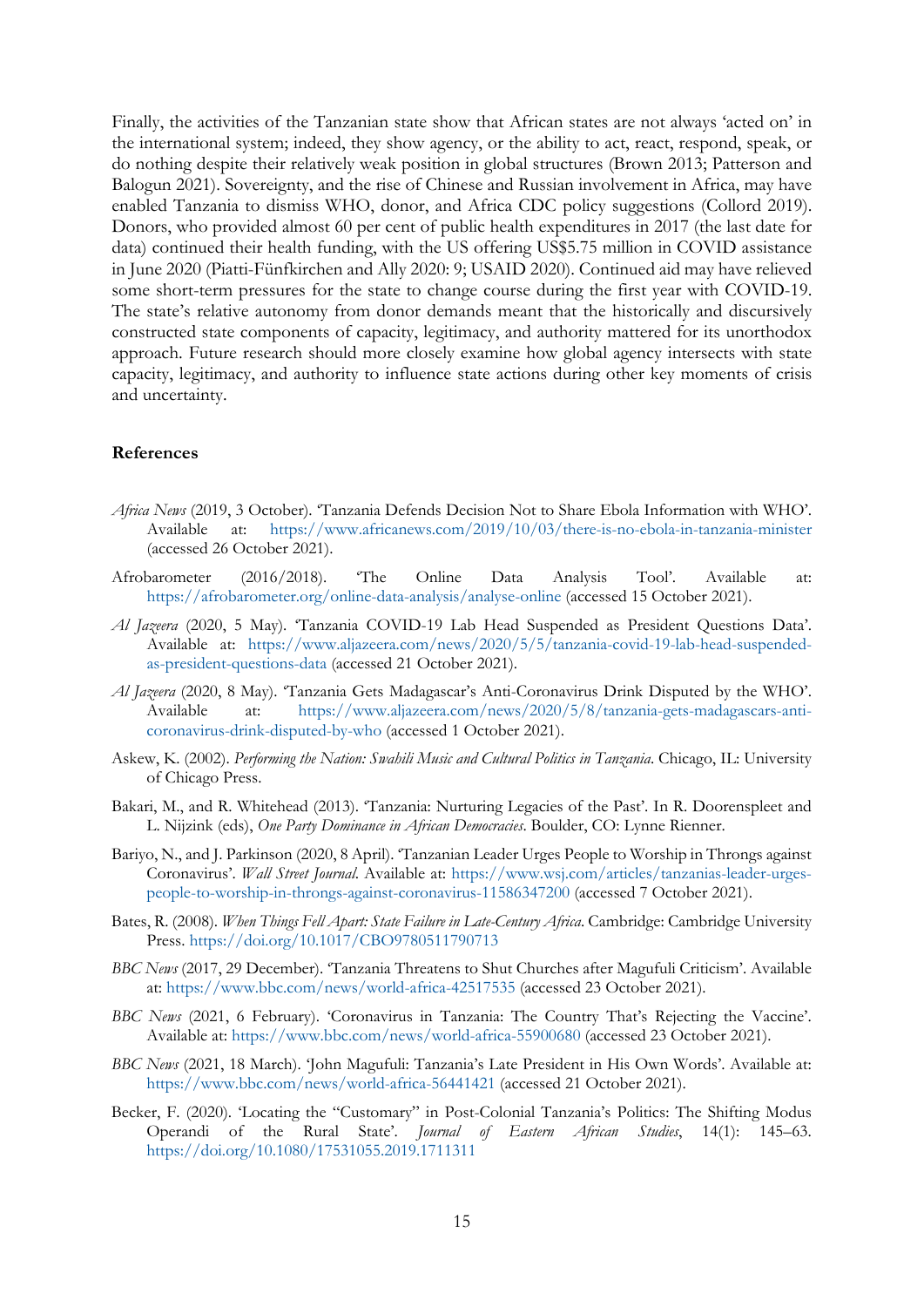- Becker, F. (2021). 'Tanzania's Authoritarian Turn: Less Sudden Than It Seems'. *Current History*, 120(826): 189–94.<https://doi.org/10.1525/curh.2021.120.826.189>
- Berman, S. (1998). *The Social Democratic Movement: Ideas and Politics in the Making of Interwar Europe*. Cambridge, MA: Harvard University Press. <https://doi.org/10.4159/9780674020849>
- Bhandari, A., and L. Mueller (2019). 'Nation-State or Nation-Family? Nationalism in Marginalized African Societies'. *Journal of Modern African Studies*, 57(2): 297–322.<https://doi:10.1017/S0022278X1900003X>
- Blyth, M. (2002). *Great Transformations: Economic Ideas and Institutional Change in the Twentieth Century*. Cambridge: Cambridge University Press. <https://doi.org/10.1017/CBO9781139087230>
- Boone, C., and L. Nyeme (2015). 'Land Institutions and Political Ethnicity in Africa: Evidence from Tanzania'. *Comparative Politics*, 48(1): 67–86.<http://doi.org/10.5129/001041515816075123>
- Branch, A., and Z. Mamphilly (2015). *Africa Uprising: Popular Protest and Political Change*. London: Zed Books. <https://doi.org/10.5040/9781350218116>
- Brass, J. (2016). *Allies or Adversaries: NGOs and the State in Africa*. Cambridge: Cambridge University Press. <https://doi.org/10.1017/CBO9781316678527>
- Bratton, M., and E. Chang (2006). 'State Building and Democratization in sub-Saharan Africa'. *Comparative Political Studies*, 39(9): 1059–83.<https://doi.org/10/1177/0010414005280853>
- Bratton, M., and N. van de Walle (1997). *Democratic Experiments in Africa*. Cambridge: Cambridge University Press. <https://doi.org/10.1017/CBO9781139174657>
- Brennan, J.R. (2006). 'Blood Enemies: Exploitation and Urban Citizenship in the Nationalist Political Thought of Tanzania, 1958–75'. *Journal of African History*, 47(3): 389–413. <https://doi.org/10.1017/S0021853706001794>
- Brown, W. (2013). 'Sovereignty Matters: Africa, Donors and the Aid Relationship'. *African Affairs*, 112(447): 262–82.<https://doi.org/10.1093/afraf/adt001>
- Burgess, T. (1999). 'Remembering Youth: Generation in Revolutionary Zanzibar'. *Africa Today*, 46(2): 29– 50.<https://doi.org/10.1353/at.1999.0003>
- Burgess, T. (2005). 'Introduction to Youth and Citizenship in East Africa'. *Africa Today*, 51(3): vii–xxiv. <https://doi.org/10.1353/at.2005.0019>
- Camargo, C. (2017). 'Corruption, Social Norms and Behaviours: A Comparative Assessment of Rwanda, Tanzania and Uganda'. Report. London: DFID. Available at: [https://baselgovernance.org/sites/default/files/2019-01/earf\\_comparative\\_report.pdf](https://baselgovernance.org/sites/default/files/2019-01/earf_comparative_report.pdf) (accessed 23 October 2021).
- Carlitz, R., T. Yamanis, and H. Mollel (2021). 'Coping with Denialism: How Street-Level Bureaucrats Adapted and Responded to COVID-19 in Tanzania'. *Journal of Health Politics, Policy and Law*, 46(6): 989–1017. <https://doi.org/10.1215/03616878-9349128>
- Chabal, P., and J.P. Daloz (1999). *Africa Works: Disorder as Political Instrument.* Bloomington, IN: Indiana University Press.
- Cheeseman, N. (2015). *Democracy in Africa*. Cambridge: Cambridge University Press. <https://doi.org/10.1017/CBO9781139030892>
- *Citizen* (2020, 23 April). 'Tanzania Government Defends Its Handling of Outbreak'. Available at: [https://www.thecitizen.co.tz/tanzania/news/tanzania-government-defends-its-handling-of](https://www.thecitizen.co.tz/tanzania/news/tanzania-government-defends-its-handling-of-outbreak-2708092)[outbreak-2708092](https://www.thecitizen.co.tz/tanzania/news/tanzania-government-defends-its-handling-of-outbreak-2708092) (accessed 3 October 2021).
- *Citizen* (2020, 10 May). 'Tanzania Lays Down Research Priorities for Covid-19'. Available at: [https://www.thecitizen.co.tz/tanzania/news/-tanzania-lays-down-research-priorities-for-covid-19-](https://www.thecitizen.co.tz/tanzania/news/-tanzania-lays-down-research-priorities-for-covid-19-2708982) [2708982](https://www.thecitizen.co.tz/tanzania/news/-tanzania-lays-down-research-priorities-for-covid-19-2708982) (accessed 3 October 2021).
- *Citizen* (2020a, 17 May). 'Magufuli: Our Economy Comes First in Covid-19 Fight'. Available at: [https://www.thecitizen.co.tz/tanzania/news/magufuli-our-economy-comes-first-in-covid-19-fight-](https://www.thecitizen.co.tz/tanzania/news/magufuli-our-economy-comes-first-in-covid-19-fight-2709358)[2709358](https://www.thecitizen.co.tz/tanzania/news/magufuli-our-economy-comes-first-in-covid-19-fight-2709358) (accessed 27 October 2021).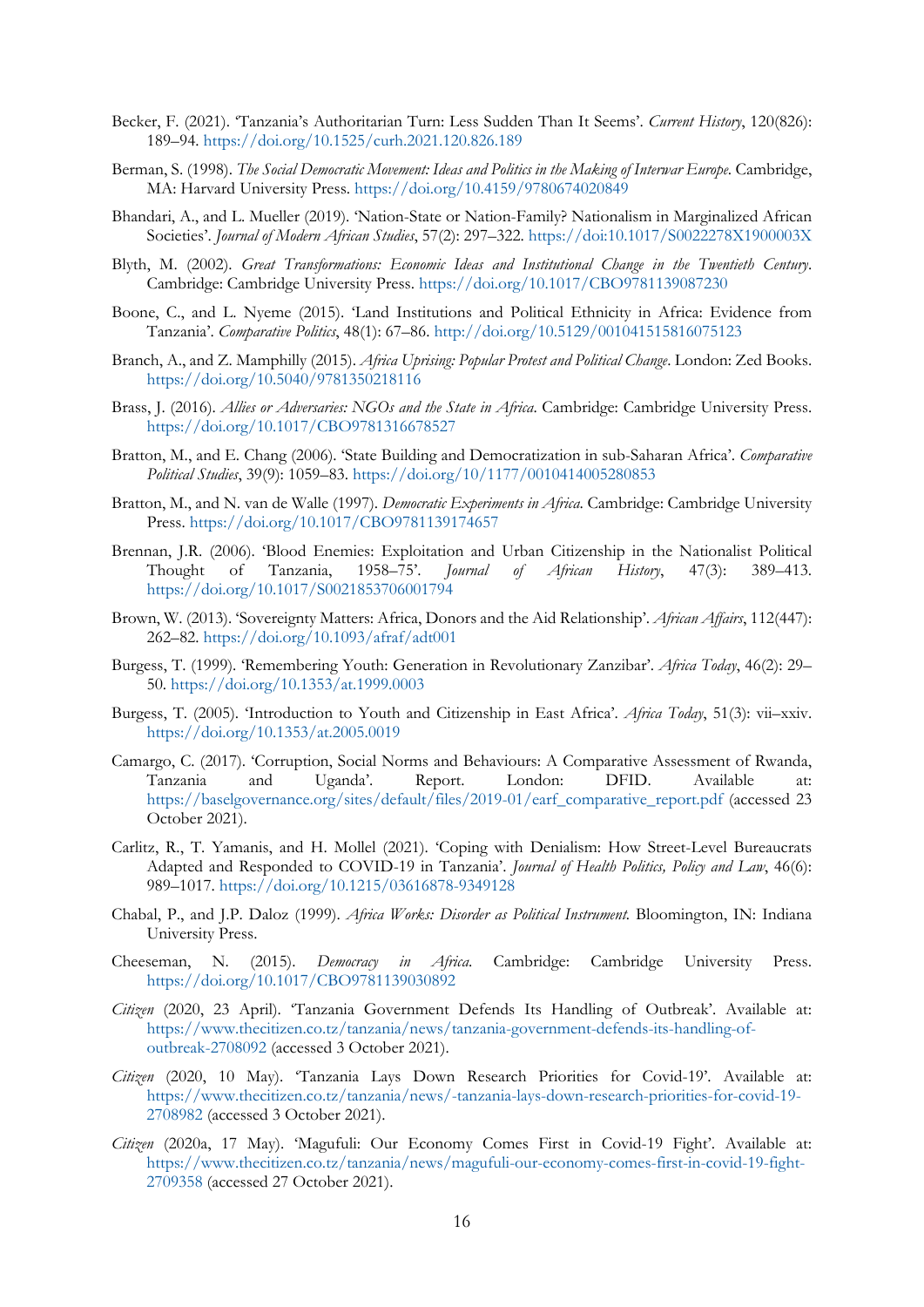- *Citizen* (2020b, 17 May). 'Magufuli Says God Has Responded to Prayers with Massive Reduction in Covid-19 Cases'. Available at: [https://www.thecitizen.co.tz/tanzania/news/magufuli-says-god-has](https://www.thecitizen.co.tz/tanzania/news/magufuli-says-god-has-responded-to-tanzania-s-prayers-with-massive-reduction-in-covid-19-cases-2709346)[responded-to-tanzania-s-prayers-with-massive-reduction-in-covid-19-cases-2709346](https://www.thecitizen.co.tz/tanzania/news/magufuli-says-god-has-responded-to-tanzania-s-prayers-with-massive-reduction-in-covid-19-cases-2709346) (accessed 27 October 2021).
- *Citizen* (2020, 26 May). 'US Ambassador to Tanzania Summoned over Covid-19 Statement'. Available at: [https://www.thecitizen.co.tz/tanzania/news/us-ambassador-to-tanzania-summoned-over-covid-19](https://www.thecitizen.co.tz/tanzania/news/us-ambassador-to-tanzania-summoned-over-covid-19-statement-2709842) [statement-2709842](https://www.thecitizen.co.tz/tanzania/news/us-ambassador-to-tanzania-summoned-over-covid-19-statement-2709842) (accessed 2 October 2021).
- *Citizen* (2020, 30 August). 'No End in Sight in the Row between Kenya and Tanzania over Covid-19 Rules'. [https://www.thecitizen.co.tz/tanzania/news/africa/no-end-in-sight-in-the-row-between-kenya](https://www.thecitizen.co.tz/tanzania/news/africa/no-end-in-sight-in-the-row-between-kenya-and-tanzania-over-covid-19-rules-2715376)[and-tanzania-over-covid-19-rules-2715376](https://www.thecitizen.co.tz/tanzania/news/africa/no-end-in-sight-in-the-row-between-kenya-and-tanzania-over-covid-19-rules-2715376) (accessed 16 October 2021).
- *Citizen* (2021, 22 February). 'Tanzania's Ministry of Health Now Urges Precaution against Covid-19'. Available at: [https://www.thecitizen.co.tz/tanzania/news/tanzania-s-ministry-of-health-now-urges](https://www.thecitizen.co.tz/tanzania/news/tanzania-s-ministry-of-health-now-urges-precaution-against-covid-19-3299084)[precaution-against-covid-19-3299084](https://www.thecitizen.co.tz/tanzania/news/tanzania-s-ministry-of-health-now-urges-precaution-against-covid-19-3299084) (accessed 24 October 2021).
- Cohen, J. (2021, 8 February). 'South Africa Suspends Use of AstraZeneca's COVID-19 Vaccine after It Fails to Clearly Stop Virus Variant'. *Science*. Available at: [https://www.science.org/content/article/south-africa-suspends-use-astrazenecas-covid-19-vaccine](https://www.science.org/content/article/south-africa-suspends-use-astrazenecas-covid-19-vaccine-after-it-fails-clearly-stop)[after-it-fails-clearly-stop](https://www.science.org/content/article/south-africa-suspends-use-astrazenecas-covid-19-vaccine-after-it-fails-clearly-stop) (accessed 24 October 2021).
- Collord, M. (2015). 'An Improbable "Liberation": How Tanzania's Ruling Party Lost a Rural Stronghold'. Available at: [https://www.africaresearchinstitute.org/newsite/blog/an-improbable-liberation-how](https://www.africaresearchinstitute.org/newsite/blog/an-improbable-liberation-how-tanzanias-ruling-party-lost-a-rural-stronghold)[tanzanias-ruling-party-lost-a-rural-stronghold](https://www.africaresearchinstitute.org/newsite/blog/an-improbable-liberation-how-tanzanias-ruling-party-lost-a-rural-stronghold) (accessed 17 October 2021).
- Collord, M. (2019, 5 June). 'Drawing the Wrong Lessons from Magufuli's Rule in Tanzania'. *Africa Is a Country*. Available at: [https://africasacountry.com/2019/05/drawing-the-wrong-lessons-from-the](https://africasacountry.com/2019/05/drawing-the-wrong-lessons-from-the-magufuli-experience-in-tanzania)[magufuli-experience-in-tanzania](https://africasacountry.com/2019/05/drawing-the-wrong-lessons-from-the-magufuli-experience-in-tanzania) (accessed 22 October 2021).
- Congressional Research Service (2020). 'Tanzania: Recent Governance Trends and 2020 Elections in Brief'. Available at:<https://sgp.fas.org/crs/row/R46579.pdf> (accessed 11 October 2021).
- *Crux* (2021, 6 March). 'Church in Tanzania Urges COVID Precautions in Face of Govt Denial'. Available at: [https://cruxnow.com/church-in-africa/2021/03/church-in-tanzania-urges-covid-precautions-in](https://cruxnow.com/church-in-africa/2021/03/church-in-tanzania-urges-covid-precautions-in-face-of-govt-denial)[face-of-govt-denial](https://cruxnow.com/church-in-africa/2021/03/church-in-tanzania-urges-covid-precautions-in-face-of-govt-denial) (accessed 27 October 2021).
- Dahir, A.L. (2020, 4 August). 'Tanzania President Says Country Is Virus Free. Others Warn of Disaster'. *New York Times*. Available at: [https://www.nytimes.com/2020/08/04/world/africa/tanzanias](https://www.nytimes.com/2020/08/04/world/africa/tanzanias-coronavirus-president.html)[coronavirus-president.html](https://www.nytimes.com/2020/08/04/world/africa/tanzanias-coronavirus-president.html) (accessed 26 October 2021).
- Ekeh, P. (1975). 'Colonialism and the Two Publics in Africa: A Theoretical Statement'. *Comparative Studies in Society and History,* 17(1): 91–112. <https://doi.org/10.1017/S0010417500007659>
- Ellis, S., and G. ter Haar (1998). 'Religion and Politics in Sub-Saharan Africa'. *Journal of Modern African Studies*, 36(2): 175–201.<https://doi.org/10.1017/S0022278X9800278X>
- Englebert, P. (2000). *State Legitimacy and Development in Africa*. Boulder, CO: Lynne Rienner.
- Englebert, P. (2009). *Africa: Unity, Sovereignty & Sorrow.* Boulder, CO: Lynne Rienner.
- Ergas, Z. (1980). 'Why Did the Ujamaa Village Policy Fail? Towards a Global Analysis'. *Journal of Modern African Studies*, 18(3): 387–410.<https://doi.org/10.1017/S0022278X00011575>
- Fabricius, P. (2021, 20 August). 'Tanzania's President Samia Walking a Razor's Edge over Detention of Opposition Figures'. *Daily Maverick*. Available at: [https://www.dailymaverick.co.za/article/2021-08-](https://www.dailymaverick.co.za/article/2021-08-20-tanzanias-president-samia-walking-a-razors-edge-over-detention-of-opposition-figures/) [20-tanzanias-president-samia-walking-a-razors-edge-over-detention-of-opposition-figures/](https://www.dailymaverick.co.za/article/2021-08-20-tanzanias-president-samia-walking-a-razors-edge-over-detention-of-opposition-figures/) (accessed 28 October 2021).
- Finnemore, M., and K. Sikkink (1998). 'International Norm Dynamics and Political Change'. *International Organization*, 52: 887–917. <https://doi.org/10.1162/002081898550789>
- Fouéré, M.-A. (ed.) (2015). *Remembering Julius Nyerere in Tanzania: History, Memory, Legacy*. Dar es Salaam: Mkuki na Nyota Publishers.<https://doi.org/10.2307/j.ctvh8qz4m>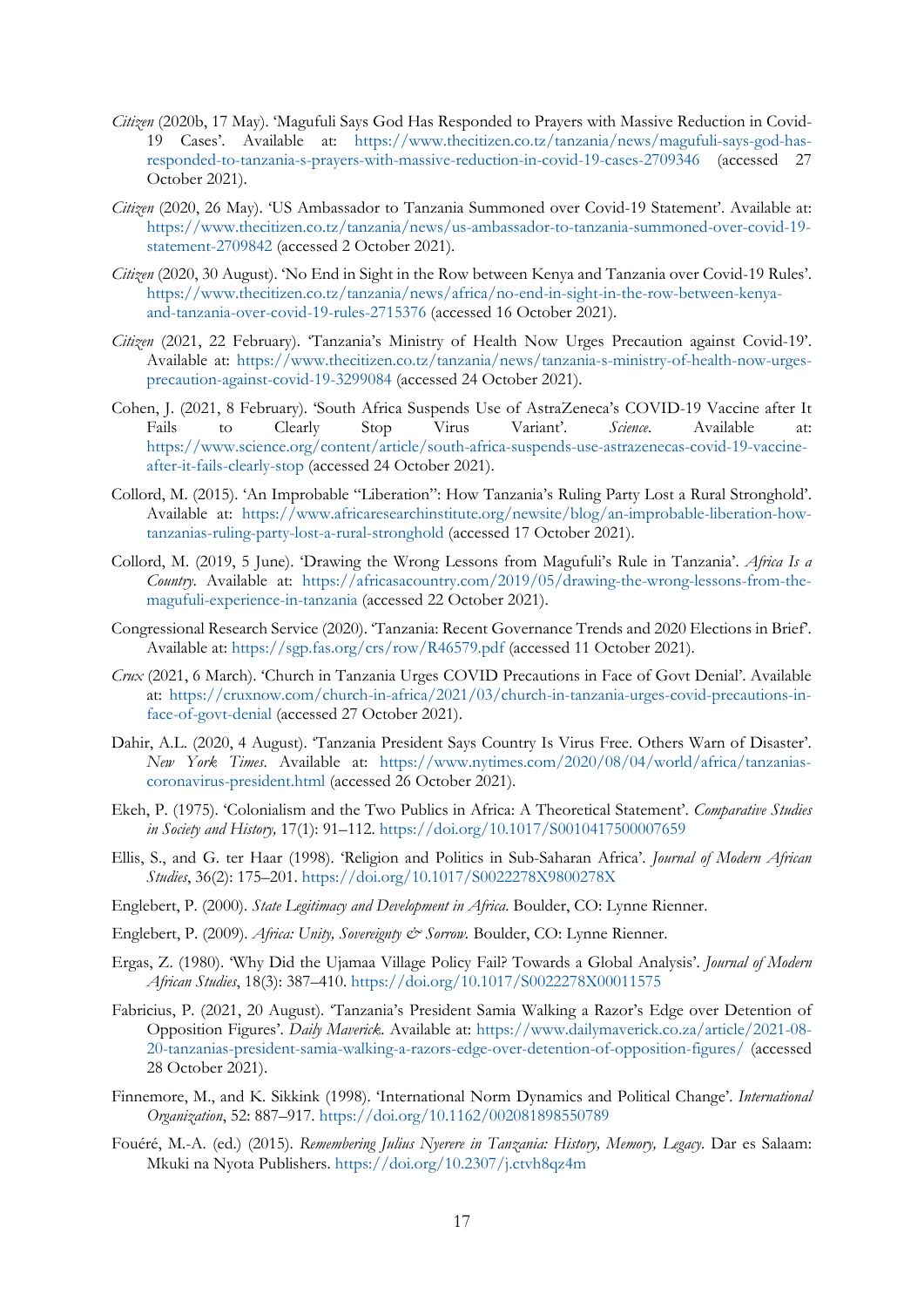- Freedom House (2021). 'Tanzania'. Available at: [https://freedomhouse.org/country/tanzania/freedom](https://freedomhouse.org/country/tanzania/freedom-world/2021)[world/2021](https://freedomhouse.org/country/tanzania/freedom-world/2021) (accessed 20 October 2021).
- Gisselquist, R.M., and A. Vaccaro (2021). 'COVID-19 and the State'. WIDER Working Paper 2021/80. Helsinki: UNU-WIDER. <https://doi.org/10.35188/UNU-WIDER/2021/018-4>
- Global Fund (2021). *The Impact of Covid-19 on HIV, TB and Malaria Services and Systems for Health: A Snapshot from 502 Health Facilities Across Africa and Asia*. Geneva: Global Fund.
- Grävingholt, J., S. Ziaja, and M. Kreibaum (2015). 'Disaggregating State Fragility: A Method to Establish a Multidimensional Empirical Typology'. *Third World Quarterly*, 36(7): 1281–98. <https://doi.org/10.1080/01436597.2015.1038340>
- Green, E. (2011). 'The Political Economy of Nation Formation in Modern Tanzania: Explaining Stability in the Face of Diversity'. *Commonwealth & Comparative Politics*, 49(2): 223–44. <http://doi.org/10.1080/14662043.2011.564474>
- Green, M. (2010). 'Ujamaa? Cultures of Governance and the Representation of Power in Tanzania'. *Social Analysis: The International Journal of Anthropology*, 54(1): 15–34.<http://doi.org/10.3167/sa.2010.540102>
- Green, M. (2012). 'Anticipatory Development: Mobilizing Civil Society in Tanzania'. *Critique of Anthropology*, 32(3): 309–33.<https://doi.org/10.1177/0308275X12449107>
- Hale, T., S. Webster, A. Petherick, T. Phillips, and B. Kira (2020). *Oxford COVID-19 Government Response Tracker.* Available at: <https://covidtracker.bsg.ox.ac.uk> (accessed 1 October 2021).
- Herbst, J. (2000). *States and Power in Africa*. Princeton, NJ: Princeton University Press.
- Human Rights Watch (2021). 'Tanzania'. Available at: [https://www.hrw.org/world-report/2021/country](https://www.hrw.org/world-report/2021/country-chapters/tanzania-and-zanzibar)[chapters/tanzania-and-zanzibar](https://www.hrw.org/world-report/2021/country-chapters/tanzania-and-zanzibar) (accessed 18 October 2021).
- Igoe, J. (2020, 11 February). 'Tanzania Education Loan Tests World Bank's Influence'. *Devex*. Available at: <https://www.devex.com/news/tanzania-education-loan-tests-world-bank-s-influence-96531> (accessed 24 October 2021).
- International Monetary Fund (2021, 7 September). 'IMF Executive Board Approves US\$567.25 Million in Emergency Support to Tanzania to Address the COVID-19 Pandemic'. Available at: [https://www.imf.org/en/News/Articles/2021/09/07/pr21256-tanzania-imf-executive-board](https://www.imf.org/en/News/Articles/2021/09/07/pr21256-tanzania-imf-executive-board-approves-us-million-emergency-support-address-covid-19-pandemic)[approves-us-million-emergency-support-address-covid-19-pandemic](https://www.imf.org/en/News/Articles/2021/09/07/pr21256-tanzania-imf-executive-board-approves-us-million-emergency-support-address-covid-19-pandemic) (accessed 27 October 2021).
- Jones, H. (2020, 15 December). 'Magufuli 2.0: A More Nuanced Approach?' *New African*. Available at: <https://newafricanmagazine.com/24929> (accessed 21 October 2021).
- Kabwe, Z. (2020, 27 May). 'Tanzanian President's Handling of the Pandemic Is the Epitome of Incompetence'. *Daily Maverick.* Available at: [https://www.dailymaverick.co.za/article/2020-05-27](https://www.dailymaverick.co.za/article/2020-05-27-tanzanian-presidents-handling-of-pandemic-is-the-epitome-of-incompetence) [tanzanian-presidents-handling-of-pandemic-is-the-epitome-of-incompetence](https://www.dailymaverick.co.za/article/2020-05-27-tanzanian-presidents-handling-of-pandemic-is-the-epitome-of-incompetence) (accessed 27 October 2021).
- Kalumbia, L. (2020). 'Magufuli Calls on World Leaders to Put God First in Fight against Covid-19'. *Citizen*. Available at: [https://www.thecitizen.co.tz/tanzania/news/magufuli-calls-on-world-leaders-to-put](https://www.thecitizen.co.tz/tanzania/news/magufuli-calls-on-world-leaders-to-put-god-first-in-fight-against-covid-19-3239170)[god-first-in-fight-against-covid-19-3239170](https://www.thecitizen.co.tz/tanzania/news/magufuli-calls-on-world-leaders-to-put-god-first-in-fight-against-covid-19-3239170) (accessed 19 October 2021).
- Katzenstein, P. (1996). *The Culture of National Security: Norms and Identity in World Politics*. New York: Columbia University Press.
- Kimambo, I., G. Maddox, and S. Nyuanto (2017). *A New History of Tanzania*. Dar es Salaam: Mkuki na Nyota Publishers. <https://doi.org/10.2307/j.ctvh8r3f5>
- Kiptinness, E.M., and J.B. Okoye (2021). 'Media Coverage of the Novel Coronavirus (Covid-19) in Kenya and Tanzania: Content Analysis of Newspaper Articles in East Africa'. *Cogent Medicine*, 8(1): 1956034. <https://doi.org/10.1080/2331205X.2021.1956034>
- Kombe, C. (2021, 29 June). 'Tanzania Publishes First COVID-19 Data in Over a Year'. *Voice of America*. Available at: [https://www.voanews.com/a/africa\\_tanzania-publishes-first-covid-19-data-over](https://www.voanews.com/a/africa_tanzania-publishes-first-covid-19-data-over-year/6207608.html)[year/6207608.html](https://www.voanews.com/a/africa_tanzania-publishes-first-covid-19-data-over-year/6207608.html) (accessed 1 October 2021).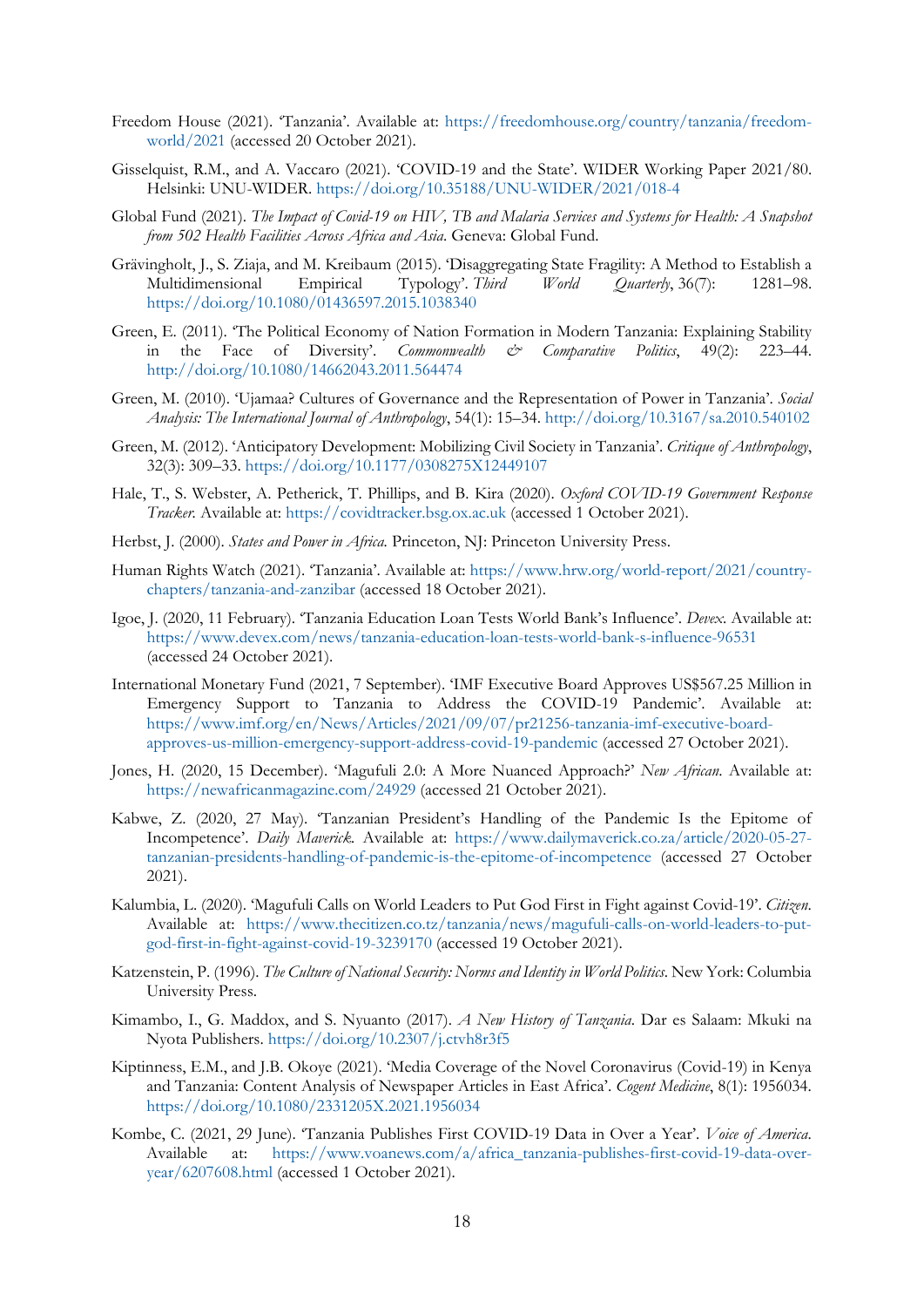- Langwick, S. (2011). *Bodies, Politics and African Healing: The Matter of Maladies in Tanzania.* Bloomington, IN: Indiana University Press.
- Legatum Institute (2021). 'Prosperity Index'. Available at:<https://www.prosperity.com/rankings> (accessed 3 February 2022).
- Linz, J., and A. Stepan. (1996). *Problems of Democratic Transition and Consolidation: Southern Europe, South America, and Post-Communist Europe*. Baltimore, MD: Johns Hopkins University Press.
- Lofchie, M. (2014). *The Political Economy of Tanzania: Decline and Recovery.* Philadelphia, PA: University of Pennsylvania Press. <https://doi.org/10.9783/9780812209365>
- Lund, C. (2006). 'Twilight Institutions: Public Authority and Local Politics in Africa'. *Development and Change*, 37(4): 685–705.<https://doi.org/10.1111/j.1467-7660.2006.00497.x>
- Makoni, M. (2021). 'Tanzania Refuses COVID-19 Vaccines'. *Lancet*, 397: 566–67. [https://doi.org/10.1016/S0140-6736\(21\)00362-7](https://doi.org/10.1016/S0140-6736(21)00362-7)
- Maral-Hanak, I. (2009). 'Cultural Hegemony? The Example of Language Use in International Development Cooperation in Tanzania/East Africa'. *Spectrum: Journal of Global Politics*, 1(1): 53–68.
- Marx, A. (2005). *Faith in Nation: Exclusionary Origins of Nationalism*. London: Oxford University Press.
- Matfess, H. (2015). 'Rwanda and Ethiopia: Developmental Authoritarianism and the New Politics of African Strong Men'. *African Studies Review*, 58: 181–204.<https://doi:10.1017/asr.2015.43>
- McDonald, R. (2018). 'Age and Gender Voting Trends in the 2015 Tanzanian General Election'. *Journal of Eastern African Studies*, 12(1): 44–62.<https://doi.org/10.1080/17531055.2017.1410759>
- Mchome, Z., G. Mshana, E. Peter, D. Aloyce, S. Kapiga, and H. Stöckl (2021). 'Women's Narratives about COVID-19 Preventive Practices and Sources of Information in Northwestern Tanzania'. *International Journal of Environmental Research and Public Health*, 18(10): 5261. <https://doi.org/10.3390/ijerph18105261>
- Mfinanga, S., N. Mnyambwa, D. Minja, N.E. Ntinginya, E. Ngadaya, J. Makani, and A. Makubi (2021). 'Tanzania's Position on the COVID-19 Pandemic'. *Lancet*, 397: 1542–43. [http://doi.org/10.1016/S0140-6736\(21\)00678-4](http://doi.org/10.1016/S0140-6736(21)00678-4)
- Mhina, A. (2010). 'Faith Based Organizations and Development in Tanzania'. *The African Review: A Journal of African Politics, Development and International Affairs*, 37(1/2): 64–86.
- Migdal, J. (1988). *Strong Societies, Weak States*. Princeton, NJ: Princeton University Press.
- Mirondo, R. (2021, 6 April). 'Tanzania to Re-evaluate Its Position on COVID-19, Says President Samia'. *Citizen*. [https://www.thecitizen.co.tz/tanzania/news/tanzania-to-re-evaluate-its-position-on-covid-](https://www.thecitizen.co.tz/tanzania/news/tanzania-to-re-evaluate-its-position-on-covid-19-says-president-samia-3351224)[19-says-president-samia-3351224](https://www.thecitizen.co.tz/tanzania/news/tanzania-to-re-evaluate-its-position-on-covid-19-says-president-samia-3351224) (accessed 1 October 2021).
- Mumbere, D. (2018, 13 July). 'Tanzania Threatens Pollster That Said Magufuli's Popularity Has Reduced by 41%'. *Africa News*. Available at: [https://www.africanews.com/2018/07/13/tanzania-threatens](https://www.africanews.com/2018/07/13/tanzania-threatens-pollster-that-said-magufuli-s-popularity-has-reduced-by-41)[pollster-that-said-magufuli-s-popularity-has-reduced-by-41](https://www.africanews.com/2018/07/13/tanzania-threatens-pollster-that-said-magufuli-s-popularity-has-reduced-by-41) (accessed 19 October 2021).
- Paget, D. (2020a). 'Again, Making Tanzania Great: Mafuguli's Restorationist Developmental Nationalism'. *Democratization*, 27(7): 1240–60. [https://doi.org/10.1080/13510347.2020.1779223](http://doi.org/10.1080/13510347.2020.1779223)
- Paget, D. (2020b). 'Mistaken for Populism: Magufuli, Ambiguity and Elitist Plebeianism in Tanzania'. *Journal of Political Ideologies*, 26(2): 121–41.<https://doi.org/10.1080/135692317.2020.179345>
- Paget, D. (2021a). 'Lone Organizers: Opposition Party-Building in Hostile Places in Tanzania'. *Party Politics*. [https://doi.org/10.1177/13540688211041034.](http://doi.org/10.1177/13540688211041034)
- Paget, D. (2021b). 'Tanzania: The Authoritarian Landslide'. *Journal of Democracy*, 32(2): 61–76. <https://doi.org/10.1353.jod.201.0019>
- Patterson, A.S. (2018). *Africa and Global Health Governance*. Baltimore, MD: Johns Hopkins University Press.
- Patterson, A.S., and E. Balogun (2021). 'African Responses to COVID-19: The Reckoning of Agency'. *African Studies Review*, 61(4): 144–67.<https://doi.org/10.1017/asr.20>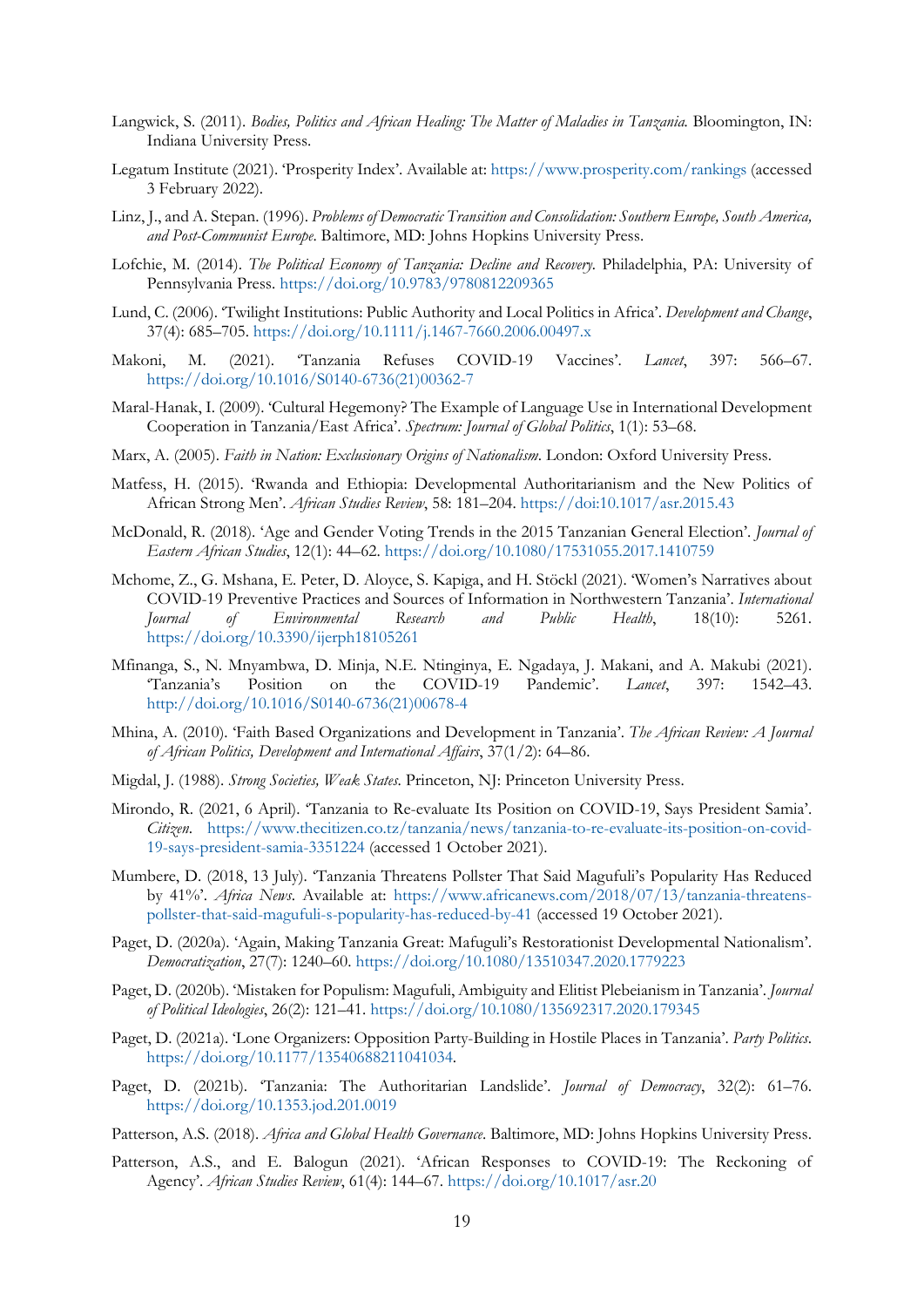- Pew-Templeton (2020). 'Global Religious Futures Project: Tanzania'. Available at: [http://www.globalreligiousfutures.org/countries/tanzania#/?affiliations\\_religion\\_id=0&affiliations](http://www.globalreligiousfutures.org/countries/tanzania%23/?affiliations_religion_id=0&affiliations_year=2010®ion_name=All%20Countries&restrictions_year=2016%20) [\\_year=2010&region\\_name=All%20Countries&restrictions\\_year=2016](http://www.globalreligiousfutures.org/countries/tanzania%23/?affiliations_religion_id=0&affiliations_year=2010®ion_name=All%20Countries&restrictions_year=2016%20) (accessed 29 October 2021).
- Phillips, K. (2018). *An Ethnography of Hunger*. Bloomington, IN: Indiana University Press. <https://doi.org/10.2307/j.ctv4rfqsv>
- Piatti-Fünfkirchen, M., and M. Ally (2020). *Tanzania: Health Sector Public Expenditure Review 2020*. Washington, DC: World Bank.<https://doi.org/10.1596/34620>
- Rahman, K., R.M. Kukutschka, P. Banoba, and B. Cooksey (2019). 'Overview of Corruption and Anticorruption in Tanzania'. Report. Berlin: Transparency International.
- Ranger, T. (ed.) (2008). *Evangelical Christianity and Democracy in Africa.* London: Oxford University Press.
- Rauch, J., and P. Evans (2000). 'Bureaucratic Structure and Bureaucratic Performance in Less Developed Countries'. *Journal of Public Economics*, 75(1): 49–71. [https://doi.org/10.1016/S0047-2727\(99\)00044-4](https://doi.org/10.1016/S0047-2727(99)00044-4)
- Reporters without Borders (2020, 5 November). 'Tanzanian Media Unable to Cover Covid-19 Epidemic'. Available at: <https://rsf.org/en/news/tanzanian-media-unable-cover-covid-19-epidemic> (accessed 18 October 2021).
- Richey, L.A., L.E. Gissel, O. Kweka, P. Baerendtsen, P. Kragelund, H.Q. Hambati, and A. Mwamfupe. (2021). 'South–South Humanitarianism: The Case of COVID-Organics in Tanzania'. *World Development*, 141.<https://doi.org/10.1016/j.worlddev.2020.105375>
- Sabatier P., and H.D. Jenkins-Smith (1993). *Policy Change and Learning: An Advocacy Coalition Approach*. Boulder, CO: Westview Press.
- Said, K. (2021, 12 March). 'In the Name of Jesus: How the Church Forced Tanzania to Change Its Stance on COVID-19'. *Elephant*. Available at: [https://www.theelephant.info/long-reads/2021/03/12/in](https://www.theelephant.info/long-reads/2021/03/12/in-the-name-of-jesus-how-the-church-forced-tanzania-to-change-its-stance-on-covid-19)[the-name-of-jesus-how-the-church-forced-tanzania-to-change-its-stance-on-covid-19](https://www.theelephant.info/long-reads/2021/03/12/in-the-name-of-jesus-how-the-church-forced-tanzania-to-change-its-stance-on-covid-19) (accessed 19 October 2021).
- Saul, J.S. (2012). 'Tanzania Fifty Years on (1961–2011): Rethinking "Ujamaa", Nyerere and Socialism in Africa'. *Review of African Political Economy*, 39(131): 117–25. <https://doi.org/10.1080/03056244.2012.662386>
- Schatzberg, M. (2001). *Political Legitimacy in Middle Africa: Father, Family, Food*. Bloomington, IN: Indiana University Press.
- Schedler, A. (2006). *Electoral Authoritarianism: The Dynamics of Unfree Competition*. Boulder, CO: Lynne Rienner.
- Schmidt, V. (2008). 'Discursive Institutionalism: The Explanatory Power of Ideas and Discourse'. *Annual Review of Political Science*, 11: 303–26.<https://doi.org/10.1146/annurev.polisci.11.060606.135342>
- Schneider, L. (2014). *Government of Development: Peasants and Politicians in Postcolonial Tanzania.* Bloomington, IN: Indiana University Press.
- Scott, J. (1998). *Seeing like a State: How Certain Schemes to Improve the Human Condition Have Failed.* New Haven, CT: Yale University Press.
- Shiffman, J. (2017). 'Four Challenges That Global Health Networks Face'. *International Journal of Health Policy and Management*, 6(4): 183–89.<https://doi.org/10.15171/ijhpm.2017.14>
- Shivji, I.G. (2012). 'Nationalism and Pan-Africanism: Decisive Moments in Nyerere's Intellectual and Political Thought'. *Review of African Political Economy*, 39(131): 103–16. <https://doi.org/10.1080/03056244.2012.662387>
- Sigman, R., and R. Lindberg (2020). 'Neopatrimonialism and Democracy'. In G. Lynch and P. VonDoepp (eds), *Routledge Handbook of Democratization in Africa*. London: Routledge. <https://doi.org/10.4324/9781315112978-2>
- Singh, J.N., and J.S. Ovadia (2018) 'The Theory and Practice of Building Developmental States in the Global South'. *Third World Quarterly*, 39(6): 1033–55. <https://doi.org/10.1080/01436597.2018.1455143>